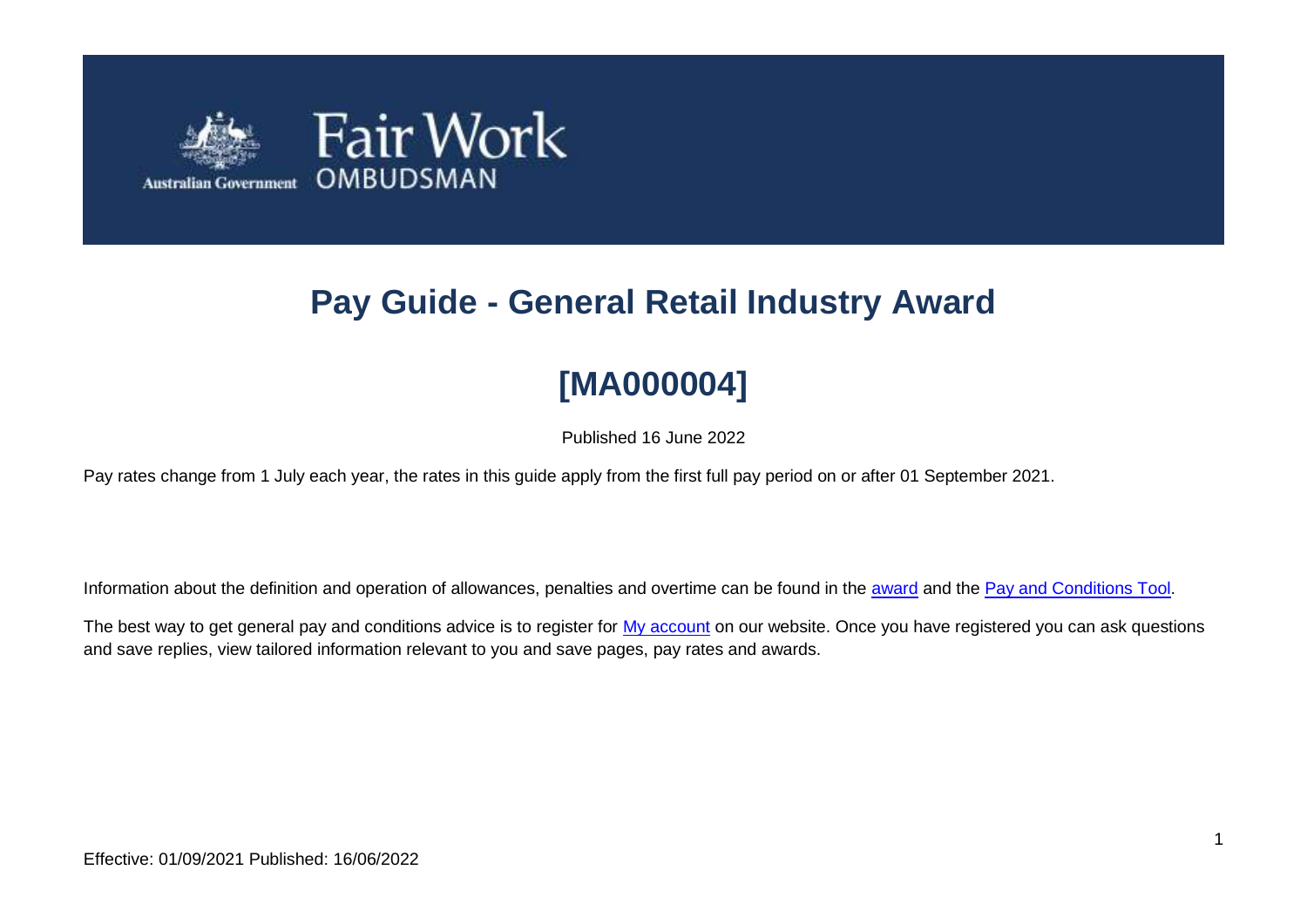# **Rates of pay**

# **Adult**

# **Full-time & part-time**

# **Table 1 of 3**

| <b>Classification</b>   | Weekly pay rate | Hourly pay rate | Evening -<br><b>Monday to</b><br>Friday after 6pm | Saturday - not<br><b>shiftworkers</b> | Sunday - not<br>shiftworkers | <b>Public holiday -</b><br>not shiftworkers |
|-------------------------|-----------------|-----------------|---------------------------------------------------|---------------------------------------|------------------------------|---------------------------------------------|
| Retail employee level 1 | \$848.50        | \$22.33         | \$27.91                                           | \$27.91                               | \$33.50                      | \$50.24                                     |
| Retail employee level 2 | \$868.80        | \$22.86         | \$28.58                                           | \$28.58                               | \$34.29                      | \$51.44                                     |
| Retail employee level 3 | \$882.30        | \$23.22         | \$29.03                                           | \$29.03                               | \$34.83                      | \$52.25                                     |
| Retail employee level 4 | \$899.50        | \$23.67         | \$29.59                                           | \$29.59                               | \$35.51                      | \$53.26                                     |
| Retail employee level 5 | \$936.50        | \$24.64         | \$30.80                                           | \$30.80                               | \$36.96                      | \$55.44                                     |
| Retail employee level 6 | \$950.10        | \$25.00         | \$31.25                                           | \$31.25                               | \$37.50                      | \$56.25                                     |
| Retail employee level 7 | \$997.70        | \$26.26         | \$32.83                                           | \$32.83                               | \$39.39                      | \$59.09                                     |
| Retail employee level 8 | \$1,038.20      | \$27.32         | \$34.15                                           | \$34.15                               | \$40.98                      | \$61.47                                     |

#### **Table 2 of 3**

| <b>Classification</b>   | <b>Shiftwork - Monday</b><br>to Friday - non-<br>baking production<br>employees | <b>Early morning shift -</b><br>baking production<br>employees | Night shift - baking<br>production<br>employees | Saturday -<br>shiftworkers | Sunday -<br><b>shiftworkers</b> |
|-------------------------|---------------------------------------------------------------------------------|----------------------------------------------------------------|-------------------------------------------------|----------------------------|---------------------------------|
| Retail employee level 1 | \$29.03                                                                         | \$25.12                                                        | \$29.03                                         | \$33.50                    | \$39.08                         |
| Retail employee level 2 | \$29.72                                                                         | \$25.72                                                        | \$29.72                                         | \$34.29                    | \$40.01                         |
| Retail employee level 3 | \$30.19                                                                         | \$26.12                                                        | \$30.19                                         | \$34.83                    | \$40.64                         |
| Retail employee level 4 | \$30.77                                                                         | \$26.63                                                        | \$30.77                                         | \$35.51                    | \$41.42                         |
| Retail employee level 5 | \$32.03                                                                         | \$27.72                                                        | \$32.03                                         | \$36.96                    | \$43.12                         |
| Retail employee level 6 | \$32.50                                                                         | \$28.13                                                        | \$32.50                                         | \$37.50                    | \$43.75                         |
| Retail employee level 7 | \$34.14                                                                         | \$29.54                                                        | \$34.14                                         | \$39.39                    | \$45.96                         |
| Retail employee level 8 | \$35.52                                                                         | \$30.74                                                        | \$35.52                                         | \$40.98                    | \$47.81                         |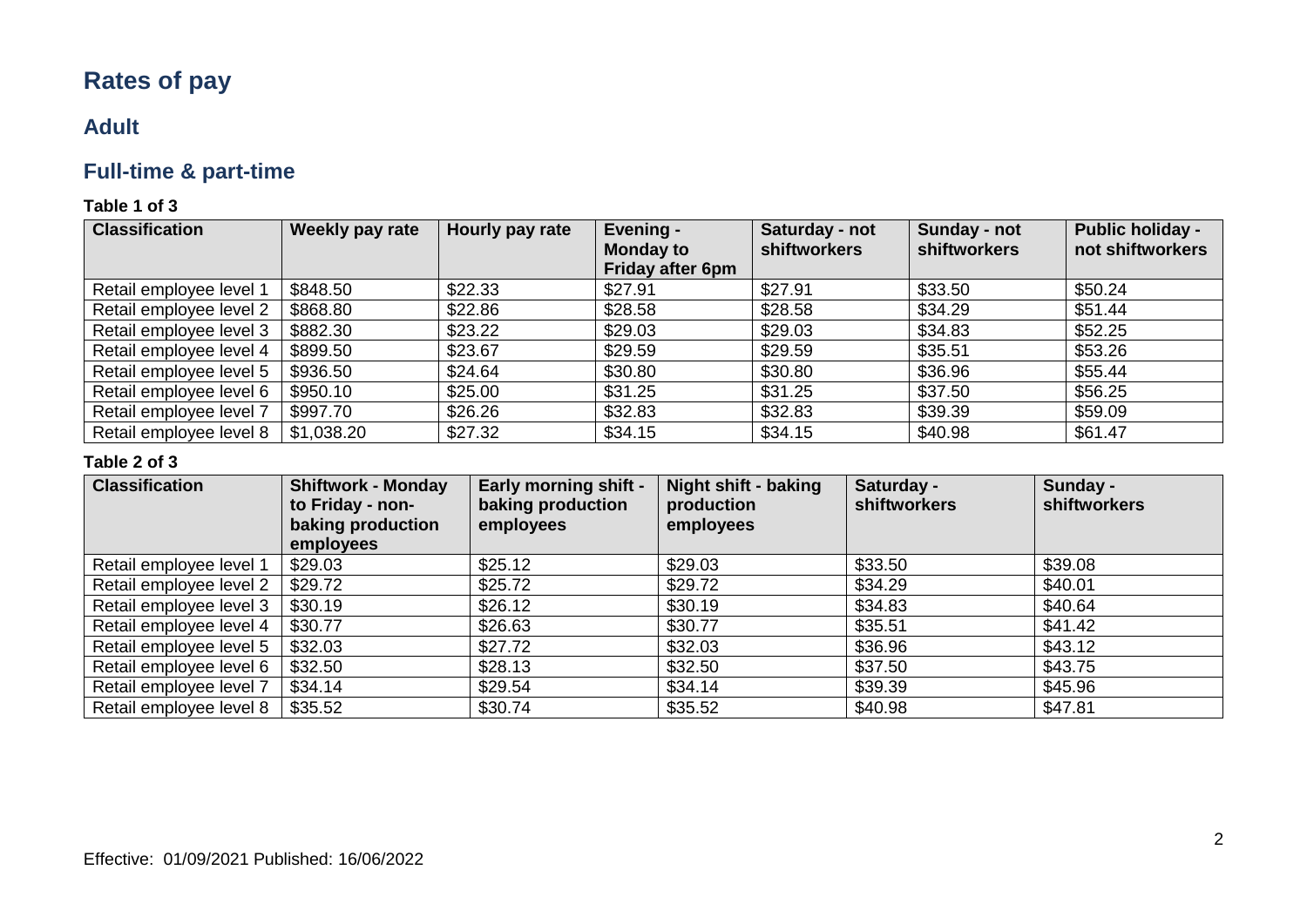**Table 3 of 3**

| <b>Classification</b>   | <b>Public holiday -</b><br><b>shiftworkers</b> | <b>Overtime - Monday</b><br>to Saturday - first 3 | <b>Overtime - Monday</b><br>to Saturday - after 3 | <b>Overtime - Sunday</b> | <b>Overtime - public</b><br>holiday |
|-------------------------|------------------------------------------------|---------------------------------------------------|---------------------------------------------------|--------------------------|-------------------------------------|
|                         |                                                | <b>hours</b>                                      | hours                                             |                          |                                     |
| Retail employee level 1 | \$50.24                                        | \$33.50                                           | \$44.66                                           | \$44.66                  | \$55.83                             |
| Retail employee level 2 | \$51.44                                        | \$34.29                                           | \$45.72                                           | \$45.72                  | \$57.15                             |
| Retail employee level 3 | \$52.25                                        | \$34.83                                           | \$46.44                                           | \$46.44                  | \$58.05                             |
| Retail employee level 4 | \$53.26                                        | \$35.51                                           | \$47.34                                           | \$47.34                  | \$59.18                             |
| Retail employee level 5 | \$55.44                                        | \$36.96                                           | \$49.28                                           | \$49.28                  | \$61.60                             |
| Retail employee level 6 | \$56.25                                        | \$37.50                                           | \$50.00                                           | \$50.00                  | \$62.50                             |
| Retail employee level 7 | \$59.09                                        | \$39.39                                           | \$52.52                                           | \$52.52                  | \$65.65                             |
| Retail employee level 8 | \$61.47                                        | \$40.98                                           | \$54.64                                           | \$54.64                  | \$68.30                             |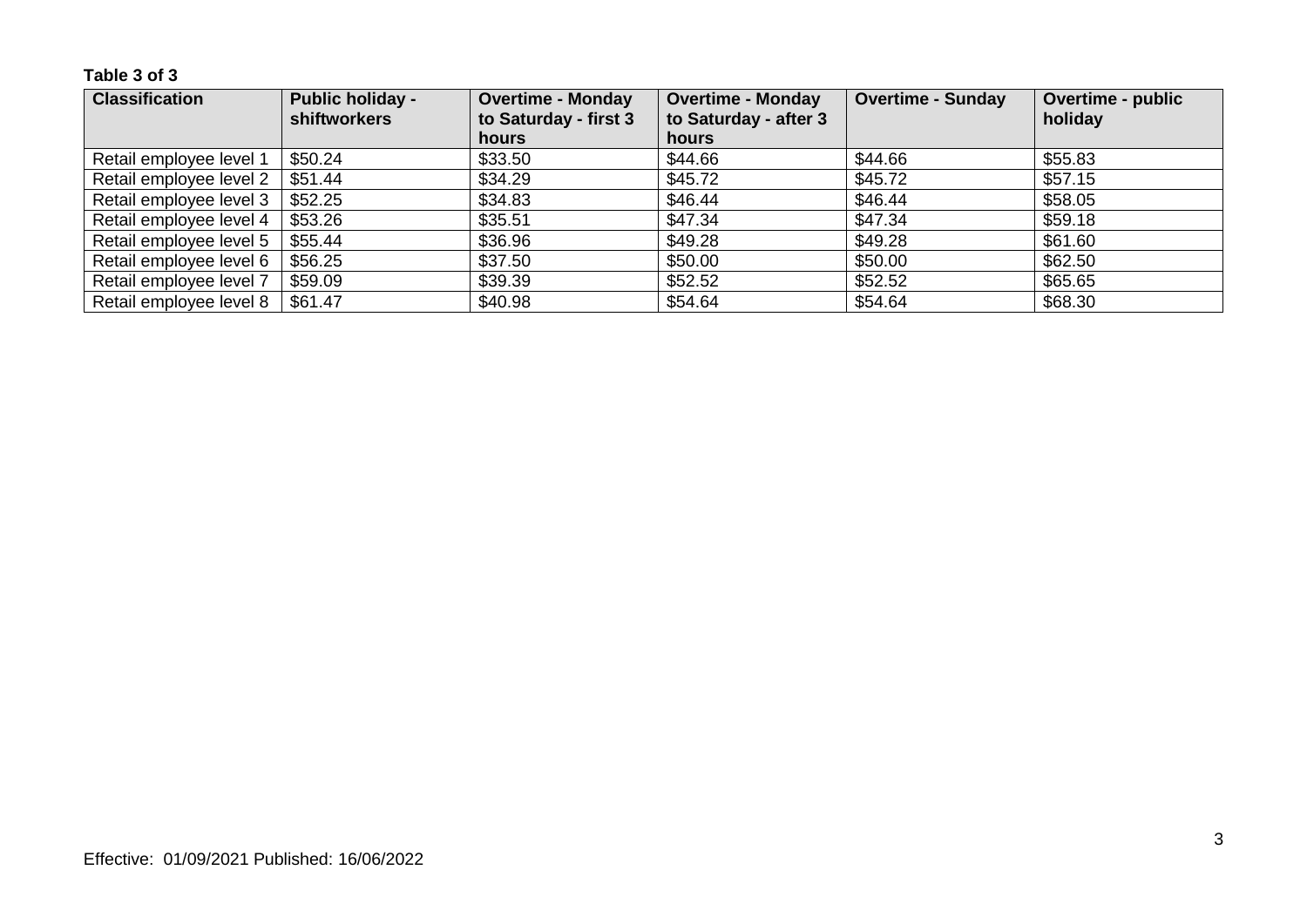# **Casual**

# **Table 1 of 3**

| <b>Classification</b>   | Hourly pay rate              | <b>Evening - Monday to</b><br>Friday after 6pm | Saturday - not<br>shiftworkers | Sunday - not<br>shiftworkers | <b>Public holiday - not</b><br>shiftworkers |
|-------------------------|------------------------------|------------------------------------------------|--------------------------------|------------------------------|---------------------------------------------|
| Retail employee level 1 | \$33.50<br>\$27.91           |                                                | \$33.50                        | \$39.08                      | \$55.83                                     |
| Retail employee level 2 | \$28.58                      | \$34.29                                        | \$34.29                        | \$40.01                      | \$57.15                                     |
| Retail employee level 3 | \$29.03                      | \$34.83                                        | \$34.83                        | \$40.64                      | \$58.05                                     |
| Retail employee level 4 | \$29.59                      | \$35.51                                        | \$35.51                        | \$41.42                      | \$59.18                                     |
| Retail employee level 5 | \$30.80                      | \$36.96                                        | \$36.96                        | \$43.12                      | \$61.60                                     |
| Retail employee level 6 | \$31.25                      | \$37.50                                        | \$37.50                        | \$43.75                      | \$62.50                                     |
| Retail employee level 7 | \$32.83                      | \$39.39                                        | \$39.39                        | \$45.96                      | \$65.65                                     |
| Retail employee level 8 | \$34.15                      | \$40.98                                        | \$40.98                        | \$47.81                      | \$68.30                                     |
| Table 2 of 3            |                              |                                                |                                |                              |                                             |
| <b>Classification</b>   | <b>Shiftwork - Monday to</b> | <b>Early morning shift -</b>                   | <b>Night shift - baking</b>    | Saturday -                   | Sunday -                                    |
|                         | Friday - non-baking          | baking production                              | production                     | shiftworkers                 | shiftworkers                                |
|                         | production employees         | employees                                      | employees                      |                              |                                             |
| Retail employee level 1 | \$34.61                      | \$30.70                                        | \$34.61                        | \$39.08                      | \$44.66                                     |
| Retail employee level 2 | \$35.43                      | \$31.43                                        | \$35.43                        | \$40.01                      | \$45.72                                     |
| Retail employee level 3 | \$35.99                      | \$31.93                                        | \$35.99                        | \$40.64                      | \$46.44                                     |
| Retail employee level 4 | \$36.69                      | \$32.55                                        | \$36.69                        | \$41.42                      | \$47.34                                     |
| Retail employee level 5 | \$38.19                      | \$33.88                                        | \$38.19                        | \$43.12                      | \$49.28                                     |
| Retail employee level 6 | \$38.75                      | \$34.38                                        | \$38.75                        | \$43.75                      | $\overline{$}50.00$                         |
| Retail employee level 7 | \$40.70                      | \$36.11                                        | \$40.70                        | \$45.96                      | \$52.52                                     |
| Retail employee level 8 | \$42.35                      | \$37.57                                        | \$42.35                        | \$47.81                      | \$54.64                                     |
| Table 3 of 3            |                              |                                                |                                |                              |                                             |
| <b>Classification</b>   | <b>Public holiday -</b>      | <b>Overtime - Monday</b>                       | <b>Overtime - Monday</b>       | <b>Overtime - Sunday</b>     | Overtime - public                           |
|                         | <b>shiftworkers</b>          | to Saturday - first 3                          | to Saturday - after 3          |                              | holiday                                     |
|                         |                              | hours                                          | hours                          |                              |                                             |
| Retail employee level 1 | \$55.83                      | \$39.08                                        | \$50.24                        | \$50.24                      | \$61.41                                     |
| Retail employee level 2 | \$57.15                      | \$40.01                                        | \$51.44                        | \$51.44                      | \$62.87                                     |
| Retail employee level 3 | \$58.05                      | \$40.64                                        | \$52.25                        | \$52.25                      | \$63.86                                     |
| Retail employee level 4 | \$59.18                      | \$41.42                                        | \$53.26                        | \$53.26                      | \$65.09                                     |
| Retail employee level 5 | \$61.60                      | \$43.12                                        | \$55.44                        | \$55.44                      | \$67.76                                     |
| Retail employee level 6 | \$62.50                      | \$43.75                                        | \$56.25                        | \$56.25                      | \$68.75                                     |
| Retail employee level 7 | \$65.65                      | \$45.96                                        | \$59.09                        | \$59.09                      | \$72.22                                     |
| Retail employee level 8 | \$68.30                      | \$47.81                                        | \$61.47                        | \$61.47                      | \$75.13                                     |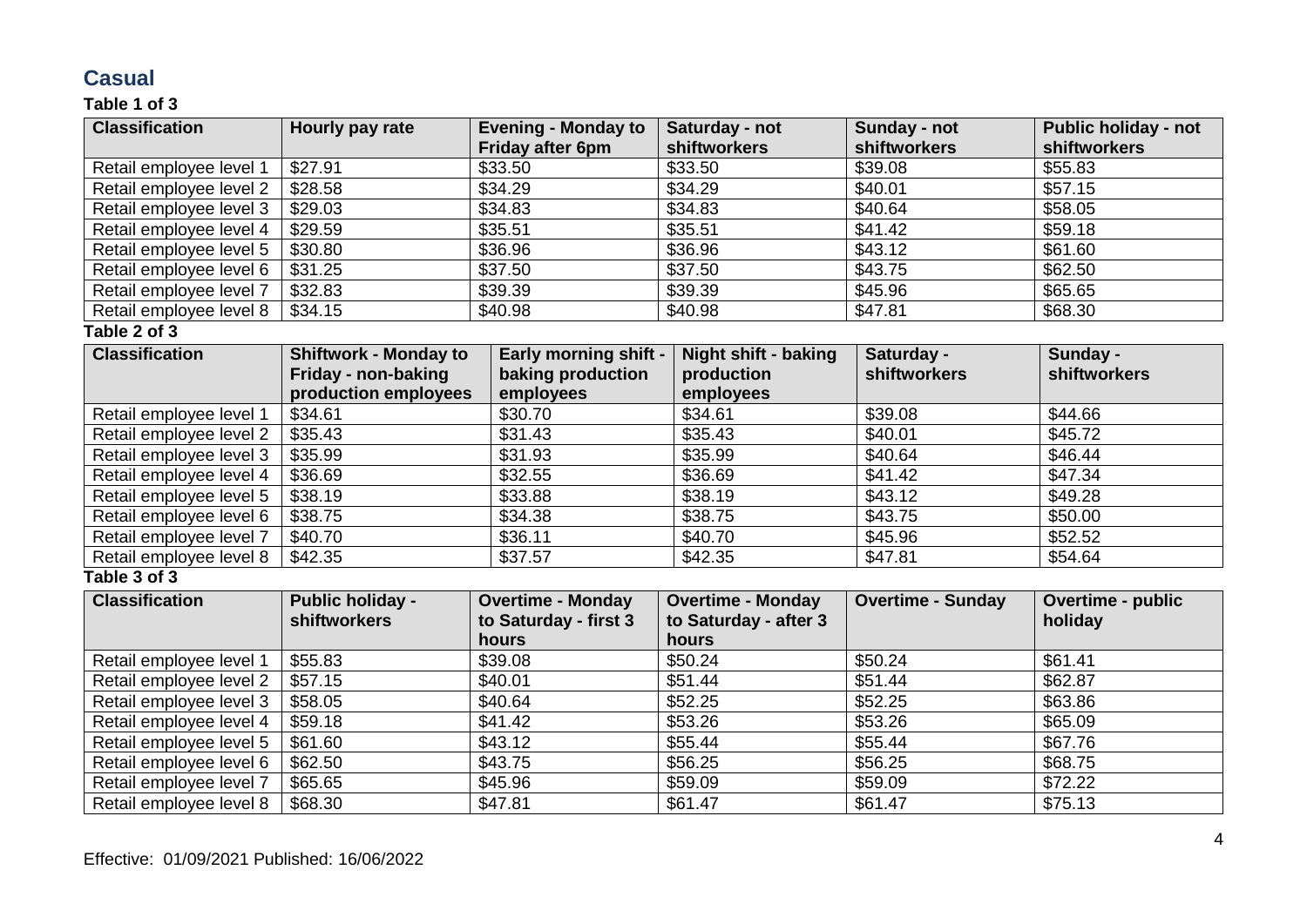# **Junior**

From 1 May 2021, junior rates of pay do not apply to Retail employee level 4 and above - see the Adult tables for rates of pay.

# **Junior - Full-time & part-time - 15 years and under**

#### **Table 1 of 3**

| <b>Classification</b>   | Weekly pay rate | Hourly pay rate | Evening -<br><b>Monday to</b><br><b>Friday after 6pm</b> | Saturday - not<br>shiftworkers | Sunday - not<br>shiftworkers | <b>Public holiday -</b><br>not shiftworkers |
|-------------------------|-----------------|-----------------|----------------------------------------------------------|--------------------------------|------------------------------|---------------------------------------------|
| Retail employee level 1 | \$381.83        | \$10.05         | \$12.56                                                  | \$12.56                        | \$15.08                      | \$22.61                                     |
| Retail employee level 2 | \$390.96        | \$10.29         | \$12.86                                                  | \$12.86                        | \$15.44                      | \$23.15                                     |
| Retail employee level 3 | \$397.04        | \$10.45         | \$13.06                                                  | \$13.06                        | \$15.68                      | \$23.51                                     |

### **Table 2 of 3**

| <b>Classification</b>   | <b>Shiftwork - Monday to</b><br>Friday - non-baking<br>production employees | <b>Early morning shift -</b><br>baking production<br>employees | Night shift - baking<br>production<br>employees | <b>Saturday -</b><br>shiftworkers | Sunday -<br>shiftworkers |
|-------------------------|-----------------------------------------------------------------------------|----------------------------------------------------------------|-------------------------------------------------|-----------------------------------|--------------------------|
| Retail employee level 1 | \$13.07                                                                     | \$11.31                                                        | \$13.07                                         | \$15.08                           | \$17.59                  |
| Retail employee level 2 | \$13.38                                                                     | \$11.58                                                        | \$13.38                                         | \$15.44                           | \$18.01                  |
| Retail employee level 3 | \$13.59                                                                     | \$11.76                                                        | \$13.59                                         | \$15.68                           | \$18.29                  |

| <b>Classification</b>   | <b>Public holiday -</b><br><b>shiftworkers</b> | <b>Overtime - Monday</b><br>to Saturday - first 3<br>hours | <b>Overtime - Monday</b><br>to Saturday - after 3<br>hours | <b>Overtime - Sunday</b> | Overtime - public<br>holiday |
|-------------------------|------------------------------------------------|------------------------------------------------------------|------------------------------------------------------------|--------------------------|------------------------------|
| Retail employee level 1 | \$22.61                                        | \$15.08                                                    | \$20.10                                                    | \$20.10                  | \$25.13                      |
| Retail employee level 2 | \$23.15                                        | \$15.44                                                    | \$20.58                                                    | \$20.58                  | \$25.73                      |
| Retail employee level 3 | \$23.51                                        | \$15.68                                                    | \$20.90                                                    | \$20.90                  | \$26.13                      |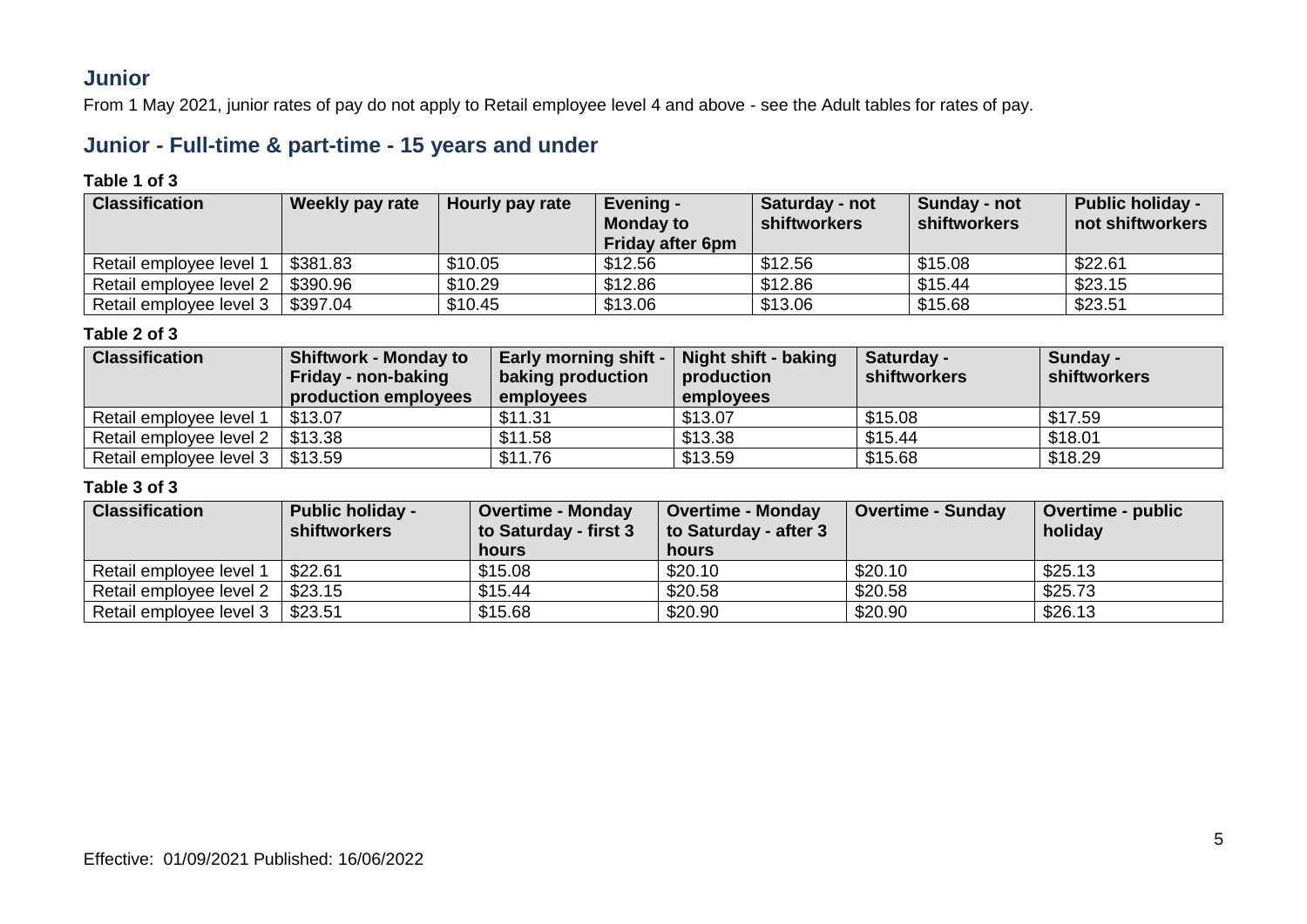# **Junior - Full-time & part-time - 16 years**

## **Table 1 of 3**

| <b>Classification</b>   | Weekly pay rate | Hourly pay rate | Evening -<br><b>Monday to</b><br>Friday after 6pm | Saturday - not<br><b>shiftworkers</b> | Sunday - not<br><b>shiftworkers</b> | <b>Public holiday -</b><br>not shiftworkers |
|-------------------------|-----------------|-----------------|---------------------------------------------------|---------------------------------------|-------------------------------------|---------------------------------------------|
| Retail employee level 1 | \$424.25        | \$11.16         | \$13.95                                           | \$13.95                               | \$16.74                             | \$25.11                                     |
| Retail employee level 2 | \$434.40        | \$11.43         | \$14.29                                           | \$14.29                               | \$17.15                             | \$25.72                                     |
| Retail employee level 3 | \$441.15        | \$11.61         | \$14.51                                           | \$14.51                               | \$17.42                             | \$26.12                                     |

### **Table 2 of 3**

| <b>Classification</b>   | <b>Shiftwork - Monday</b><br>to Friday - non-<br>baking production<br>employees | <b>Early morning shift -</b><br>baking production<br>employees | Night shift - baking<br>production<br>employees | Saturday -<br><b>shiftworkers</b> | Sunday -<br>shiftworkers |
|-------------------------|---------------------------------------------------------------------------------|----------------------------------------------------------------|-------------------------------------------------|-----------------------------------|--------------------------|
| Retail employee level 1 | \$14.51                                                                         | \$12.56                                                        | \$14.51                                         | \$16.74                           | \$19.53                  |
| Retail employee level 2 | \$14.86                                                                         | \$12.86                                                        | \$14.86                                         | \$17.15                           | \$20.00                  |
| Retail employee level 3 | \$15.09                                                                         | \$13.06                                                        | \$15.09                                         | \$17.42                           | \$20.32                  |

| <b>Classification</b>   | <b>Public holiday -</b><br><b>shiftworkers</b> | <b>Overtime - Monday</b><br>to Saturday - first 3 | <b>Overtime - Monday</b><br>to Saturday - after 3 | <b>Overtime - Sunday</b> | <b>Overtime - public</b><br>holidav |
|-------------------------|------------------------------------------------|---------------------------------------------------|---------------------------------------------------|--------------------------|-------------------------------------|
|                         |                                                | <b>hours</b>                                      | hours                                             |                          |                                     |
| Retail employee level 1 | \$25.11                                        | \$16.74                                           | \$22.32                                           | \$22.32                  | \$27.90                             |
| Retail employee level 2 | \$25.72                                        | \$17.15                                           | \$22.86                                           | \$22.86                  | \$28.58                             |
| Retail employee level 3 | \$26.12                                        | \$17.42                                           | \$23.22                                           | \$23.22                  | \$29.03                             |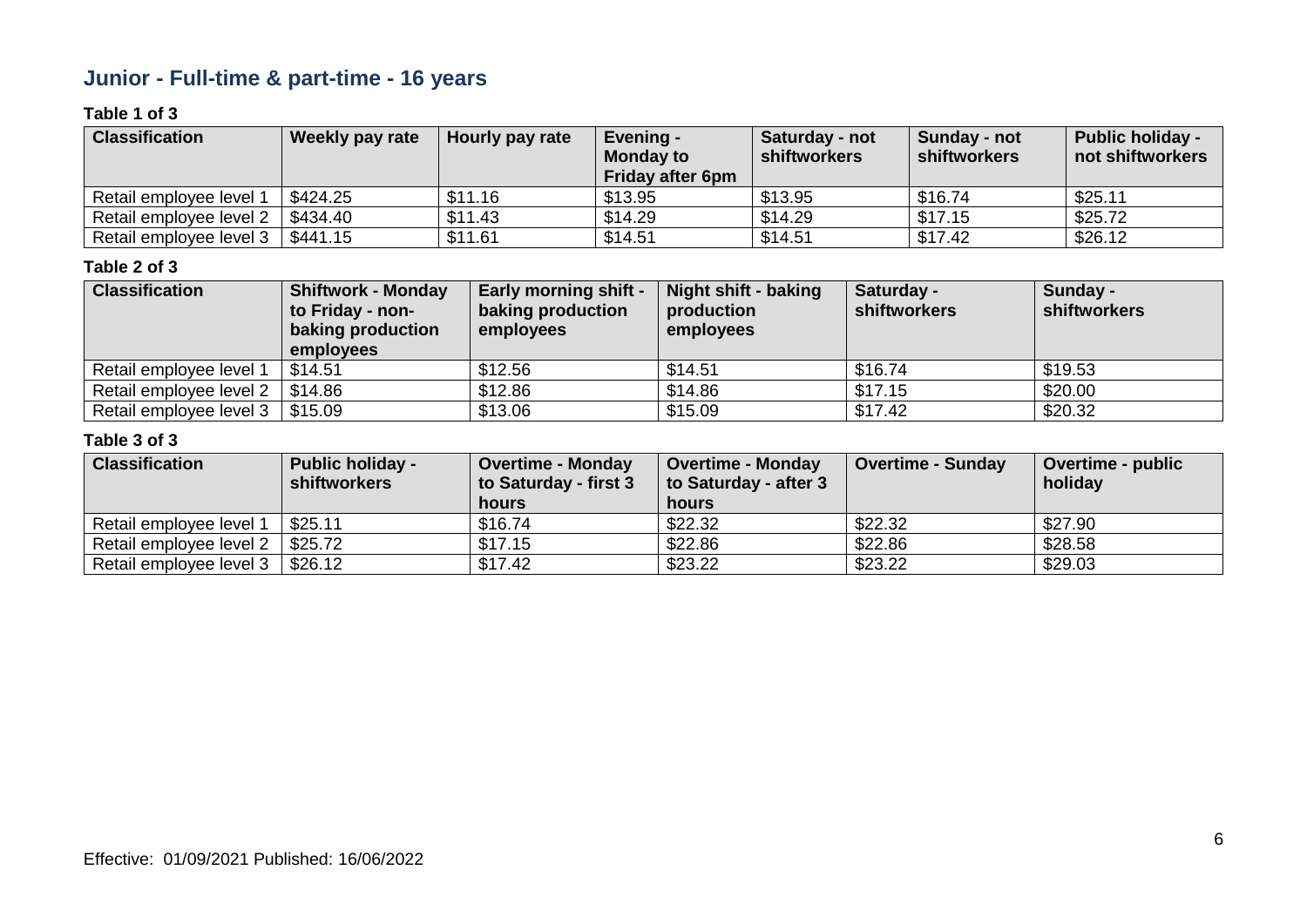# **Junior - Full-time & part-time - 17 years**

## **Table 1 of 3**

| <b>Classification</b>   | Weekly pay rate | Hourly pay rate | Evening -<br><b>Monday to</b><br>Friday after 6pm | Saturday - not<br><b>shiftworkers</b> | Sunday - not<br><b>shiftworkers</b> | <b>Public holiday -</b><br>not shiftworkers |
|-------------------------|-----------------|-----------------|---------------------------------------------------|---------------------------------------|-------------------------------------|---------------------------------------------|
| Retail employee level 1 | \$509.10        | \$13.40         | \$16.75                                           | \$16.75                               | \$20.10                             | \$30.15                                     |
| Retail employee level 2 | \$521.28        | \$13.72         | \$17.15                                           | \$17.15                               | \$20.58                             | \$30.87                                     |
| Retail employee level 3 | \$529.38        | \$13.93         | \$17.41                                           | \$17.41                               | \$20.90                             | \$31.34                                     |

#### **Table 2 of 3**

| <b>Classification</b>   | <b>Shiftwork - Monday</b><br>to Friday - non-<br>baking production<br>employees | <b>Early morning shift -</b><br>baking production<br>employees | Night shift - baking<br>production<br>employees | Saturday -<br><b>shiftworkers</b> | Sunday -<br>shiftworkers |
|-------------------------|---------------------------------------------------------------------------------|----------------------------------------------------------------|-------------------------------------------------|-----------------------------------|--------------------------|
| Retail employee level 1 | \$17.42                                                                         | \$15.08                                                        | \$17.42                                         | \$20.10                           | \$23.45                  |
| Retail employee level 2 | \$17.84                                                                         | \$15.44                                                        | \$17.84                                         | \$20.58                           | \$24.01                  |
| Retail employee level 3 | \$18.11                                                                         | \$15.67                                                        | \$18.11                                         | \$20.90                           | \$24.38                  |

| <b>Classification</b>   | <b>Public holiday -</b><br>shiftworkers | <b>Overtime - Monday</b><br>to Saturday - first 3 | <b>Overtime - Monday</b><br>to Saturday - after 3 | <b>Overtime - Sunday</b> | <b>Overtime - public</b><br>holiday |
|-------------------------|-----------------------------------------|---------------------------------------------------|---------------------------------------------------|--------------------------|-------------------------------------|
|                         |                                         | hours                                             | hours                                             |                          |                                     |
| Retail employee level 1 | \$30.15                                 | \$20.10                                           | \$26.80                                           | \$26.80                  | \$33.50                             |
| Retail employee level 2 | \$30.87                                 | \$20.58                                           | \$27.44                                           | \$27.44                  | \$34.30                             |
| Retail employee level 3 | \$31.34                                 | \$20.90                                           | \$27.86                                           | \$27.86                  | \$34.83                             |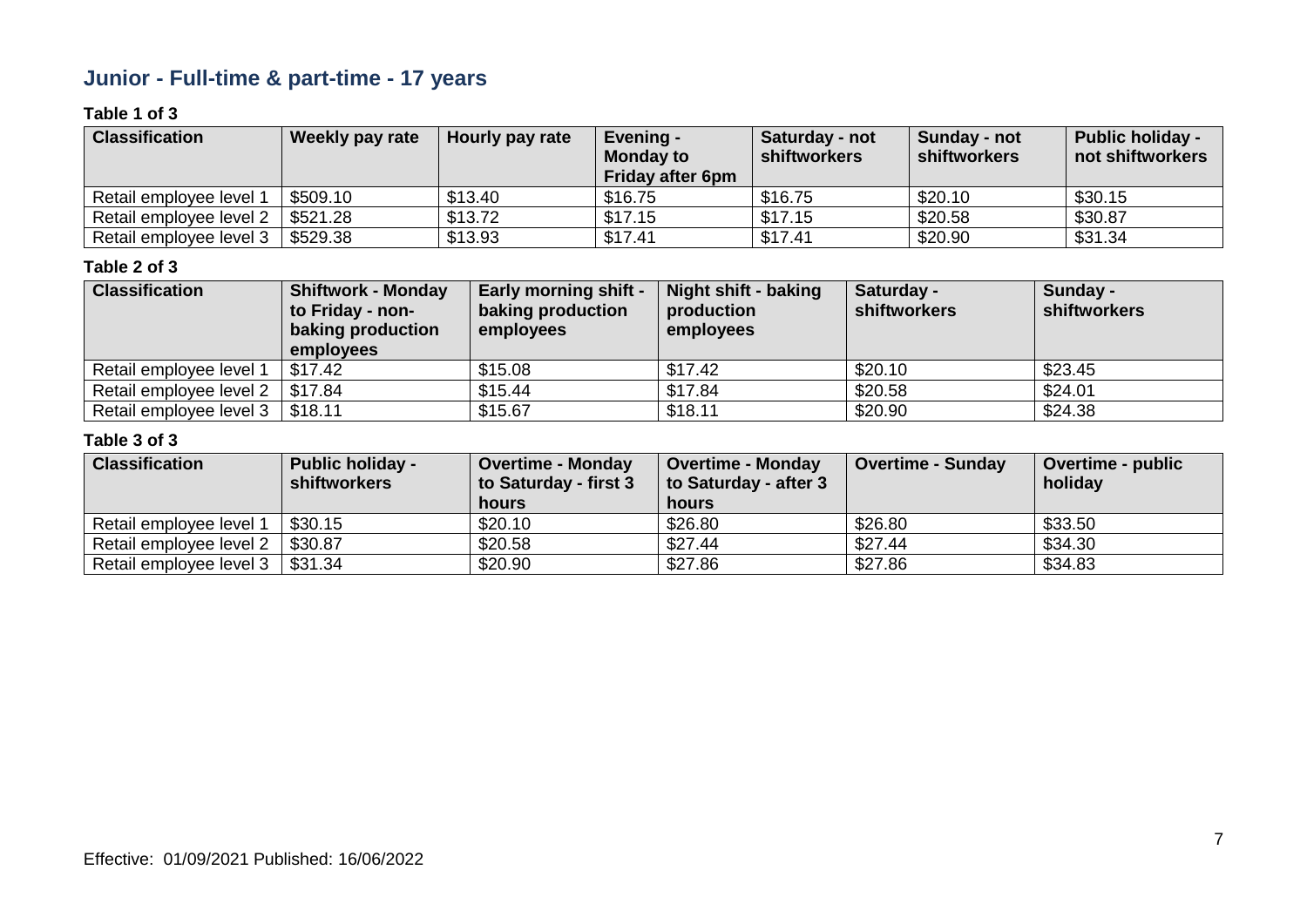# **Junior - Full-time & part-time - 18 years**

## **Table 1 of 3**

| <b>Classification</b>   | Weekly pay rate | Hourly pay rate | Evening -<br><b>Monday to</b><br>Friday after 6pm | Saturday - not<br><b>shiftworkers</b> | Sunday - not<br><b>shiftworkers</b> | <b>Public holiday -</b><br>not shiftworkers |
|-------------------------|-----------------|-----------------|---------------------------------------------------|---------------------------------------|-------------------------------------|---------------------------------------------|
| Retail employee level 1 | \$593.95        | \$15.63         | \$19.54                                           | \$19.54                               | \$23.45                             | \$35.17                                     |
| Retail employee level 2 | \$608.16        | \$16.00         | \$20.00                                           | \$20.00                               | \$24.00                             | \$36.00                                     |
| Retail employee level 3 | \$617.61        | \$16.25         | \$20.31                                           | \$20.31                               | \$24.38                             | \$36.56                                     |

#### **Table 2 of 3**

| <b>Classification</b>   | <b>Shiftwork - Monday</b><br>to Friday - non-<br>baking production<br>employees | <b>Early morning shift -</b><br>baking production<br>employees | Night shift - baking<br>production<br>employees | Saturday -<br><b>shiftworkers</b> | Sunday -<br>shiftworkers |
|-------------------------|---------------------------------------------------------------------------------|----------------------------------------------------------------|-------------------------------------------------|-----------------------------------|--------------------------|
| Retail employee level 1 | \$20.32                                                                         | \$17.58                                                        | \$20.32                                         | \$23.45                           | \$27.35                  |
| Retail employee level 2 | \$20.80                                                                         | \$18.00                                                        | \$20.80                                         | \$24.00                           | \$28.00                  |
| Retail employee level 3 | \$21.13                                                                         | \$18.28                                                        | \$21.13                                         | \$24.38                           | \$28.44                  |

| <b>Classification</b>   | <b>Public holiday -</b><br><b>shiftworkers</b> | <b>Overtime - Monday</b><br>to Saturday - first 3 | <b>Overtime - Monday</b><br>to Saturday - after 3 | <b>Overtime - Sunday</b> | <b>Overtime - public</b><br>holidav |
|-------------------------|------------------------------------------------|---------------------------------------------------|---------------------------------------------------|--------------------------|-------------------------------------|
|                         |                                                | <b>hours</b>                                      | hours                                             |                          |                                     |
| Retail employee level 1 | \$35.17                                        | \$23.45                                           | \$31.26                                           | \$31.26                  | \$39.08                             |
| Retail employee level 2 | \$36.00                                        | \$24.00                                           | \$32.00                                           | \$32.00                  | \$40.00                             |
| Retail employee level 3 | \$36.56                                        | \$24.38                                           | \$32.50                                           | \$32.50                  | \$40.63                             |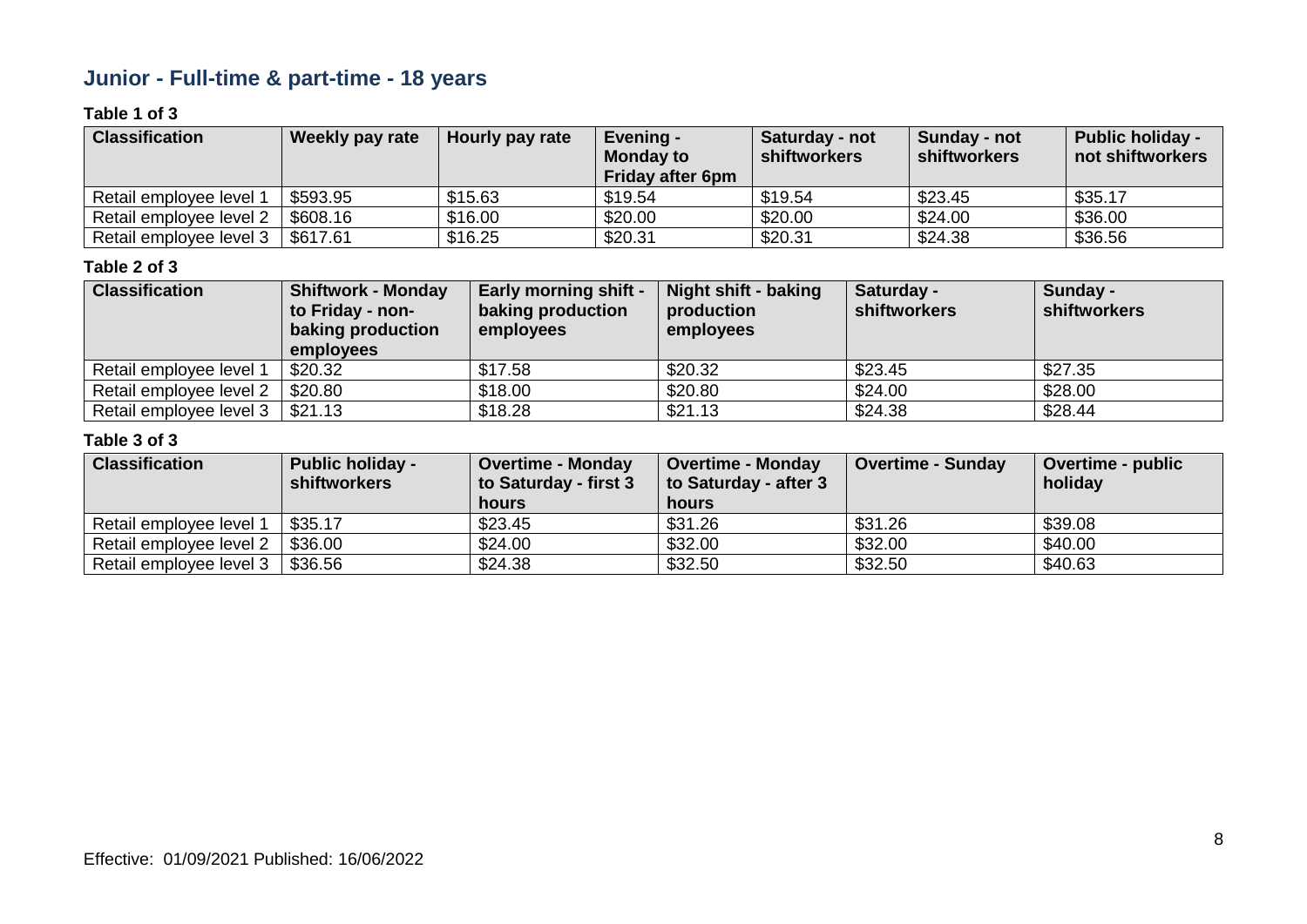# **Junior - Full-time & part-time - 19 years**

## **Table 1 of 3**

| <b>Classification</b>   | Weekly pay rate | Hourly pay rate | Evening -<br><b>Monday to</b><br>Friday after 6pm | Saturday - not<br><b>shiftworkers</b> | Sunday - not<br><b>shiftworkers</b> | <b>Public holiday -</b><br>not shiftworkers |
|-------------------------|-----------------|-----------------|---------------------------------------------------|---------------------------------------|-------------------------------------|---------------------------------------------|
| Retail employee level 1 | \$678.80        | \$17.86         | \$22.33                                           | \$22.33                               | \$26.79                             | \$40.19                                     |
| Retail employee level 2 | \$695.04        | \$18.29         | \$22.86                                           | \$22.86                               | \$27.44                             | \$41.15                                     |
| Retail employee level 3 | \$705.84        | \$18.57         | \$23.21                                           | \$23.21                               | \$27.86                             | \$41.78                                     |

#### **Table 2 of 3**

| <b>Classification</b>   | <b>Shiftwork - Monday</b><br>to Friday - non-<br>baking production<br>employees | <b>Early morning shift -</b><br>baking production<br>employees | Night shift - baking<br>production<br>employees | Saturday -<br><b>shiftworkers</b> | Sunday -<br><b>shiftworkers</b> |
|-------------------------|---------------------------------------------------------------------------------|----------------------------------------------------------------|-------------------------------------------------|-----------------------------------|---------------------------------|
| Retail employee level 1 | \$23.22                                                                         | \$20.09                                                        | \$23.22                                         | \$26.79                           | \$31.26                         |
| Retail employee level 2 | \$23.78                                                                         | \$20.58                                                        | \$23.78                                         | \$27.44                           | \$32.01                         |
| Retail employee level 3 | \$24.14                                                                         | \$20.89                                                        | \$24.14                                         | \$27.86                           | \$32.50                         |

| <b>Classification</b>   | <b>Public holiday -</b><br>shiftworkers | <b>Overtime - Monday</b><br>to Saturday - first 3 | <b>Overtime - Monday</b><br>to Saturday - after 3 | <b>Overtime - Sunday</b> | <b>Overtime - public</b><br>holiday |
|-------------------------|-----------------------------------------|---------------------------------------------------|---------------------------------------------------|--------------------------|-------------------------------------|
|                         |                                         | hours                                             | hours                                             |                          |                                     |
| Retail employee level 1 | \$40.19                                 | \$26.79                                           | \$35.72                                           | \$35.72                  | \$44.65                             |
| Retail employee level 2 | \$41.15                                 | \$27.44                                           | \$36.58                                           | \$36.58                  | \$45.73                             |
| Retail employee level 3 | \$41.78                                 | \$27.86                                           | \$37.14                                           | \$37.14                  | \$46.43                             |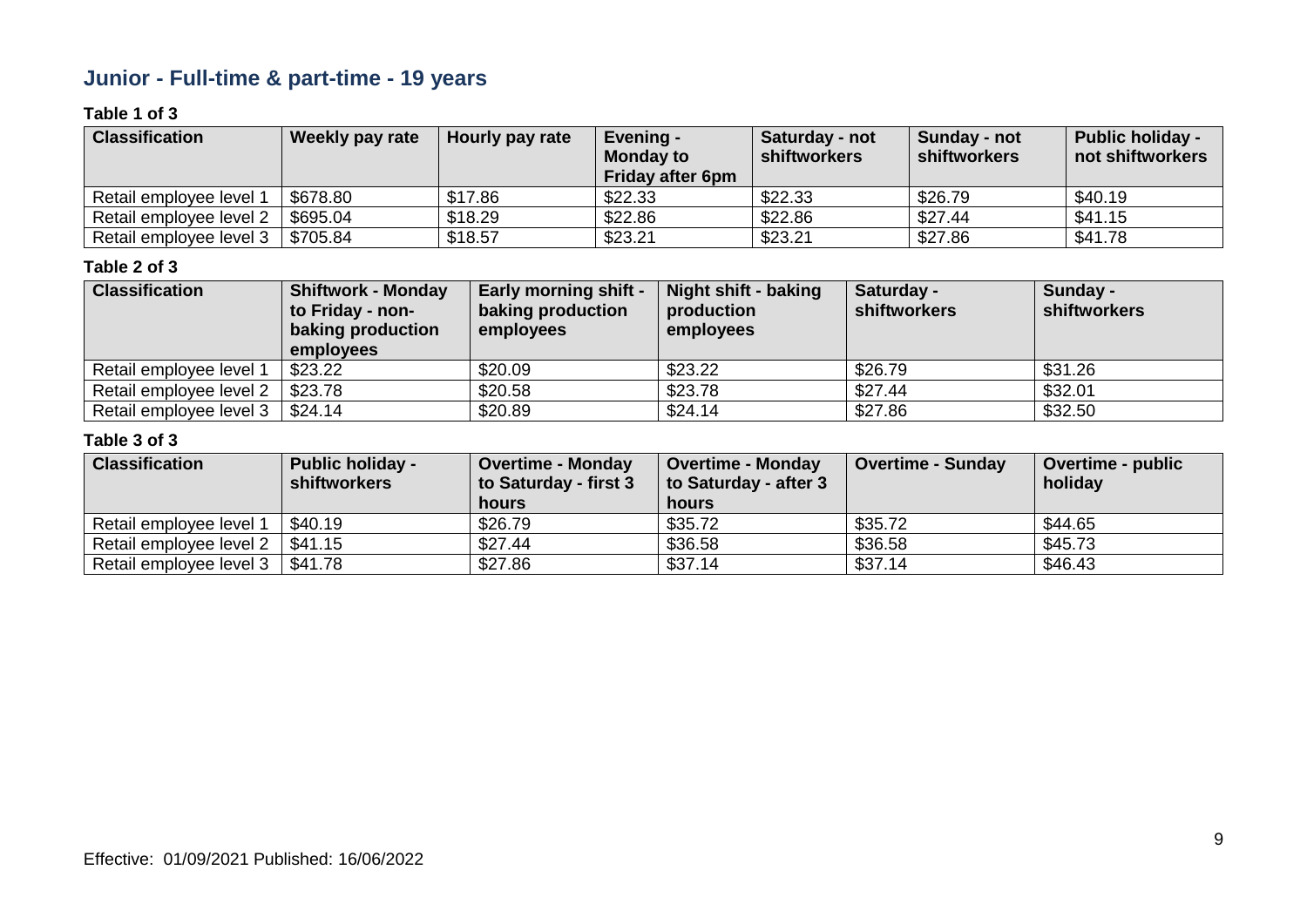# **Junior - Full-time & part-time - 20 years, employed by the employer for 6 months or less**

## **Table 1 of 3**

| <b>Classification</b>   | Weekly pay rate | Hourly pay rate | Evening -<br><b>Monday to</b><br>Friday after 6pm | Saturday - not<br><b>shiftworkers</b> | Sunday - not<br><b>shiftworkers</b> | <b>Public holiday -</b><br>not shiftworkers |
|-------------------------|-----------------|-----------------|---------------------------------------------------|---------------------------------------|-------------------------------------|---------------------------------------------|
| Retail employee level 1 | \$763.65        | \$20.10         | \$25.13                                           | \$25.13                               | \$30.15                             | \$45.23                                     |
| Retail employee level 2 | \$781.92        | \$20.58         | \$25.73                                           | \$25.73                               | \$30.87                             | \$46.31                                     |
| Retail employee level 3 | \$794.07        | \$20.90         | \$26.13                                           | \$26.13                               | \$31.35                             | \$47.03                                     |

#### **Table 2 of 3**

| <b>Classification</b>   | <b>Shiftwork - Monday</b><br>to Friday - non-<br>baking production<br>employees | <b>Early morning shift -</b><br>baking production<br>employees | Night shift - baking<br>production<br>employees | Saturday -<br><b>shiftworkers</b> | Sunday -<br>shiftworkers |
|-------------------------|---------------------------------------------------------------------------------|----------------------------------------------------------------|-------------------------------------------------|-----------------------------------|--------------------------|
| Retail employee level 1 | \$26.13                                                                         | \$22.61                                                        | \$26.13                                         | \$30.15                           | \$35.18                  |
| Retail employee level 2 | \$26.75                                                                         | \$23.15                                                        | \$26.75                                         | \$30.87                           | \$36.02                  |
| Retail employee level 3 | \$27.17                                                                         | \$23.51                                                        | \$27.17                                         | \$31.35                           | \$36.58                  |

| <b>Classification</b>   | <b>Public holiday -</b><br><b>shiftworkers</b> | <b>Overtime - Monday</b><br>to Saturday - first 3 | <b>Overtime - Monday</b><br>to Saturday - after 3 | <b>Overtime - Sunday</b> | <b>Overtime - public</b><br>holidav |
|-------------------------|------------------------------------------------|---------------------------------------------------|---------------------------------------------------|--------------------------|-------------------------------------|
|                         |                                                | <b>hours</b>                                      | hours                                             |                          |                                     |
| Retail employee level 1 | \$45.23                                        | \$30.15                                           | \$40.20                                           | \$40.20                  | \$50.25                             |
| Retail employee level 2 | \$46.31                                        | \$30.87                                           | \$41.16                                           | \$41.16                  | \$51.45                             |
| Retail employee level 3 | \$47.03                                        | \$31.35                                           | \$41.80                                           | \$41.80                  | \$52.25                             |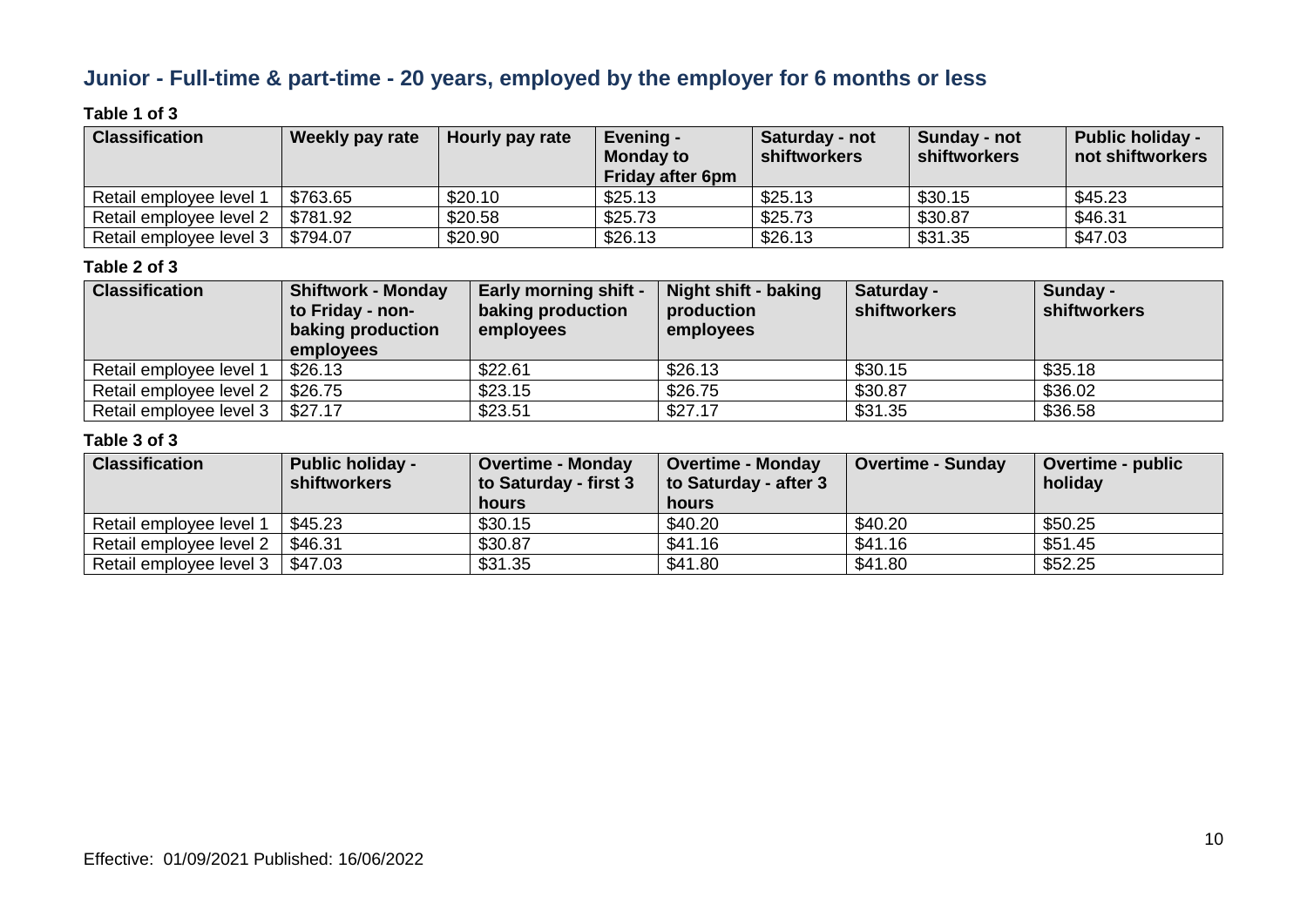# **Junior - Full-time & part-time - 20 years, employed by the employer for more than 6 months**

### **Table 1 of 3**

| <b>Classification</b>   | Weekly pay rate | Hourly pay rate | Evening -<br><b>Monday to</b><br>Friday after 6pm | Saturday - not<br><b>shiftworkers</b> | Sunday - not<br><b>shiftworkers</b> | <b>Public holiday -</b><br>not shiftworkers |
|-------------------------|-----------------|-----------------|---------------------------------------------------|---------------------------------------|-------------------------------------|---------------------------------------------|
| Retail employee level 1 | \$848.50        | \$22.33         | \$27.91                                           | \$27.91                               | \$33.50                             | \$50.24                                     |
| Retail employee level 2 | \$868.80        | \$22.86         | \$28.58                                           | \$28.58                               | \$34.29                             | \$51.44                                     |
| Retail employee level 3 | \$882.30        | \$23.22         | \$29.03                                           | \$29.03                               | \$34.83                             | \$52.25                                     |

#### **Table 2 of 3**

| <b>Classification</b>   | <b>Shiftwork - Monday</b><br>to Friday - non-<br>baking production<br>employees | <b>Early morning shift -</b><br>baking production<br>employees | Night shift - baking<br>production<br>employees | Saturday -<br><b>shiftworkers</b> | Sunday -<br>shiftworkers |
|-------------------------|---------------------------------------------------------------------------------|----------------------------------------------------------------|-------------------------------------------------|-----------------------------------|--------------------------|
| Retail employee level 1 | \$29.03                                                                         | \$25.12                                                        | \$29.03                                         | \$33.50                           | \$39.08                  |
| Retail employee level 2 | \$29.72                                                                         | \$25.72                                                        | \$29.72                                         | \$34.29                           | \$40.01                  |
| Retail employee level 3 | \$30.19                                                                         | \$26.12                                                        | \$30.19                                         | \$34.83                           | \$40.64                  |

| <b>Classification</b>   | <b>Public holiday -</b><br><b>shiftworkers</b> | <b>Overtime - Monday</b><br>to Saturday - first 3 | <b>Overtime - Monday</b><br>to Saturday - after 3 | Overtime - Sunday | <b>Overtime - public</b><br>holiday |
|-------------------------|------------------------------------------------|---------------------------------------------------|---------------------------------------------------|-------------------|-------------------------------------|
|                         |                                                | <b>hours</b>                                      | hours                                             |                   |                                     |
| Retail employee level 1 | \$50.24                                        | \$33.50                                           | \$44.66                                           | \$44.66           | \$55.83                             |
| Retail employee level 2 | \$51.44                                        | \$34.29                                           | \$45.72                                           | \$45.72           | \$57.15                             |
| Retail employee level 3 | \$52.25                                        | \$34.83                                           | \$46.44                                           | \$46.44           | \$58.05                             |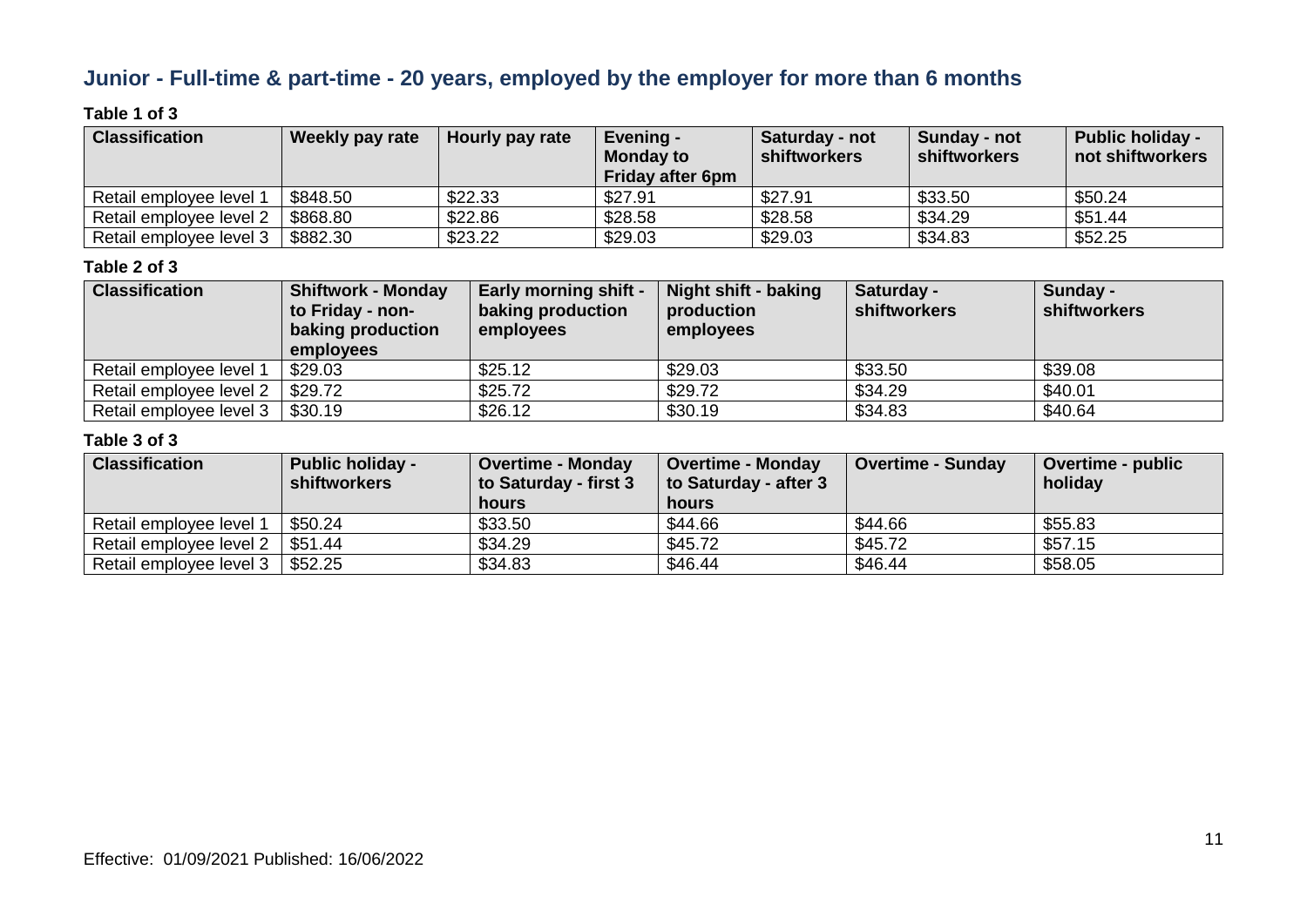# **Junior - Casual - 15 years and under**

### **Table 1 of 3**

| <b>Classification</b>                 | Hourly pay rate | <b>Evening - Monday to</b><br><b>Friday after 6pm</b> | <b>Saturday - not</b><br>shiftworkers | Sunday - not<br>shiftworkers | Public holiday - not<br>shiftworkers |
|---------------------------------------|-----------------|-------------------------------------------------------|---------------------------------------|------------------------------|--------------------------------------|
| Retail employee level 1               | \$12.56         | \$15.08                                               | \$15.08                               | \$17.59                      | \$25.13                              |
| Retail employee level $2 \mid $12.86$ |                 | \$15.44                                               | \$15.44                               | \$18.01                      | \$25.73                              |
| Retail employee level $3 \mid $13.06$ |                 | \$15.68                                               | \$15.68                               | \$18.29                      | \$26.13                              |

### **Table 2 of 3**

| <b>Classification</b>   | <b>Shiftwork - Monday</b> | <b>Early morning shift -</b> | <b>Night shift - baking</b> | Saturday -          | Sunday -     |
|-------------------------|---------------------------|------------------------------|-----------------------------|---------------------|--------------|
|                         | to Friday - non-          | baking production            | production                  | <b>shiftworkers</b> | shiftworkers |
|                         | baking production         | employees                    | employees                   |                     |              |
|                         | employees                 |                              |                             |                     |              |
| Retail employee level 1 | \$15.58                   | \$13.82                      | \$15.58                     | \$17.59             | \$20.10      |
| Retail employee level 2 | \$15.95                   | \$14.15                      | \$15.95                     | \$18.01             | \$20.58      |
| Retail employee level 3 | \$16.20                   | \$14.37                      | \$16.20                     | \$18.29             | \$20.90      |

| <b>Classification</b>   | <b>Public holiday -</b><br><b>shiftworkers</b> | <b>Overtime - Monday</b><br>to Saturday - first 3<br><b>hours</b> | <b>Overtime - Monday</b><br>to Saturday - after 3<br>hours | <b>Overtime - Sunday</b> | <b>Overtime - public</b><br>holiday |
|-------------------------|------------------------------------------------|-------------------------------------------------------------------|------------------------------------------------------------|--------------------------|-------------------------------------|
| Retail employee level 1 | \$25.13                                        | \$17.59                                                           | \$22.61                                                    | \$22.61                  | \$27.64                             |
| Retail employee level 2 | \$25.73                                        | \$18.01                                                           | \$23.15                                                    | \$23.15                  | \$28.30                             |
| Retail employee level 3 | \$26.13                                        | \$18.29                                                           | \$23.51                                                    | \$23.51                  | \$28.74                             |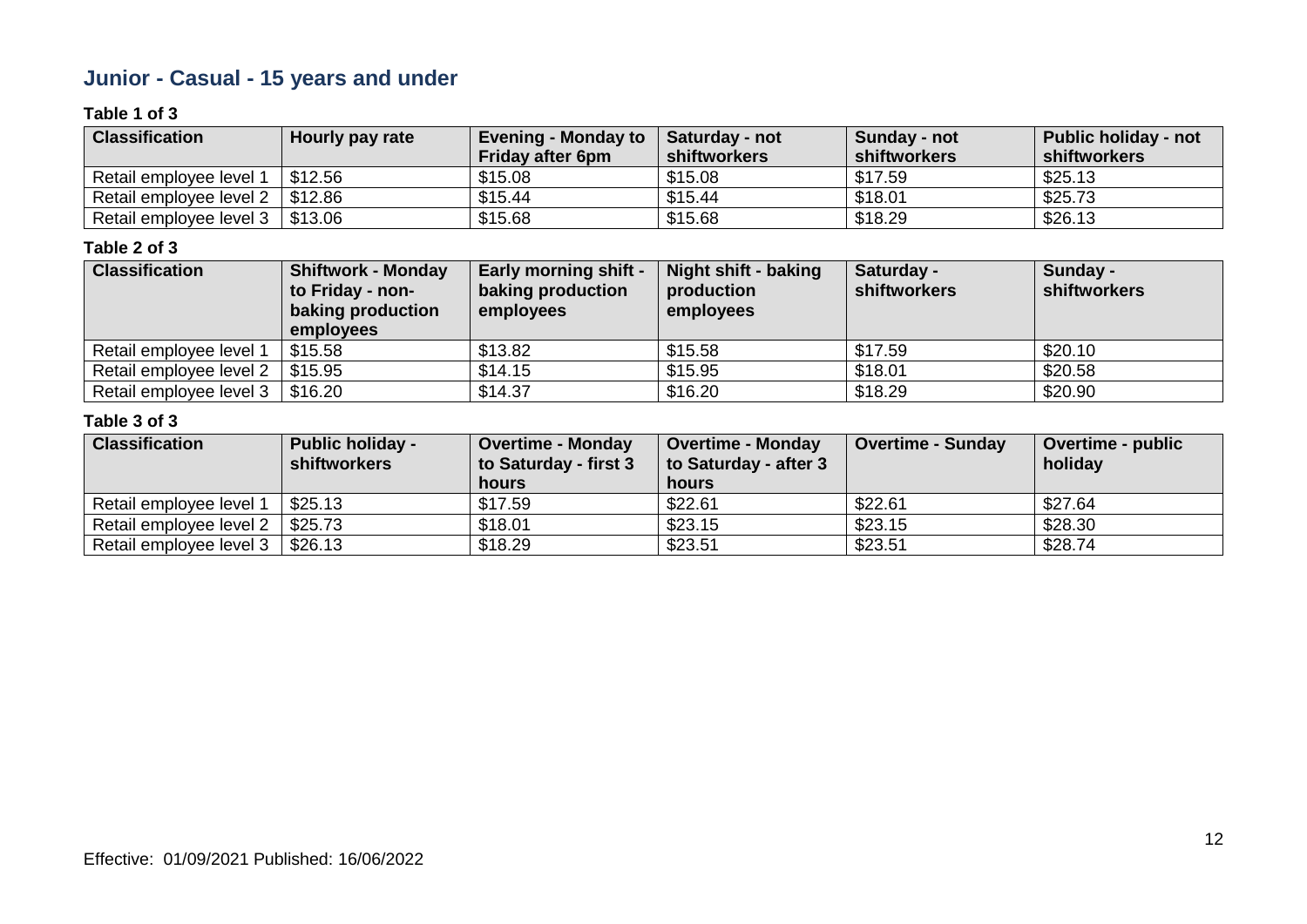# **Junior - Casual - 16 years**

## **Table 1 of 3**

| <b>Classification</b>             | Hourly pay rate | <b>Evening - Monday to</b><br><b>Friday after 6pm</b> | <b>Saturday - not</b><br>shiftworkers | Sunday - not<br>shiftworkers | <b>Public holiday - not</b><br>shiftworkers |
|-----------------------------------|-----------------|-------------------------------------------------------|---------------------------------------|------------------------------|---------------------------------------------|
| Retail employee level 1           | \$13.95         | \$16.74                                               | \$16.74                               | \$19.53                      | \$27.90                                     |
| Retail employee level 2           | \$14.29         | \$17.15                                               | \$17.15                               | \$20.00                      | \$28.58                                     |
| Retail employee level 3   \$14.51 |                 | \$17.42                                               | \$17.42                               | \$20.32                      | \$29.03                                     |

#### **Table 2 of 3**

| <b>Classification</b>   | <b>Shiftwork - Monday</b> | <b>Early morning shift -</b> | <b>Night shift - baking</b> | Saturday -          | Sunday -     |
|-------------------------|---------------------------|------------------------------|-----------------------------|---------------------|--------------|
|                         | to Friday - non-          | baking production            | production                  | <b>shiftworkers</b> | shiftworkers |
|                         | baking production         | employees                    | employees                   |                     |              |
|                         | employees                 |                              |                             |                     |              |
| Retail employee level 1 | \$17.30                   | \$15.35                      | \$17.30                     | \$19.53             | \$22.32      |
| Retail employee level 2 | \$17.72                   | \$15.72                      | \$17.72                     | \$20.00             | \$22.86      |
| Retail employee level 3 | \$18.00                   | \$15.96                      | \$18.00                     | \$20.32             | \$23.22      |

| <b>Classification</b>   | <b>Public holiday -</b><br><b>shiftworkers</b> | <b>Overtime - Monday</b><br>to Saturday - first 3<br>hours | <b>Overtime - Monday</b><br>to Saturday - after 3<br>hours | <b>Overtime - Sunday</b> | Overtime - public<br>holiday |
|-------------------------|------------------------------------------------|------------------------------------------------------------|------------------------------------------------------------|--------------------------|------------------------------|
| Retail employee level 1 | \$27.90                                        | \$19.53                                                    | \$25.11                                                    | \$25.11                  | \$30.69                      |
| Retail employee level 2 | \$28.58                                        | \$20.00                                                    | \$25.72                                                    | \$25.72                  | \$31.43                      |
| Retail employee level 3 | \$29.03                                        | \$20.32                                                    | \$26.12                                                    | \$26.12                  | \$31.93                      |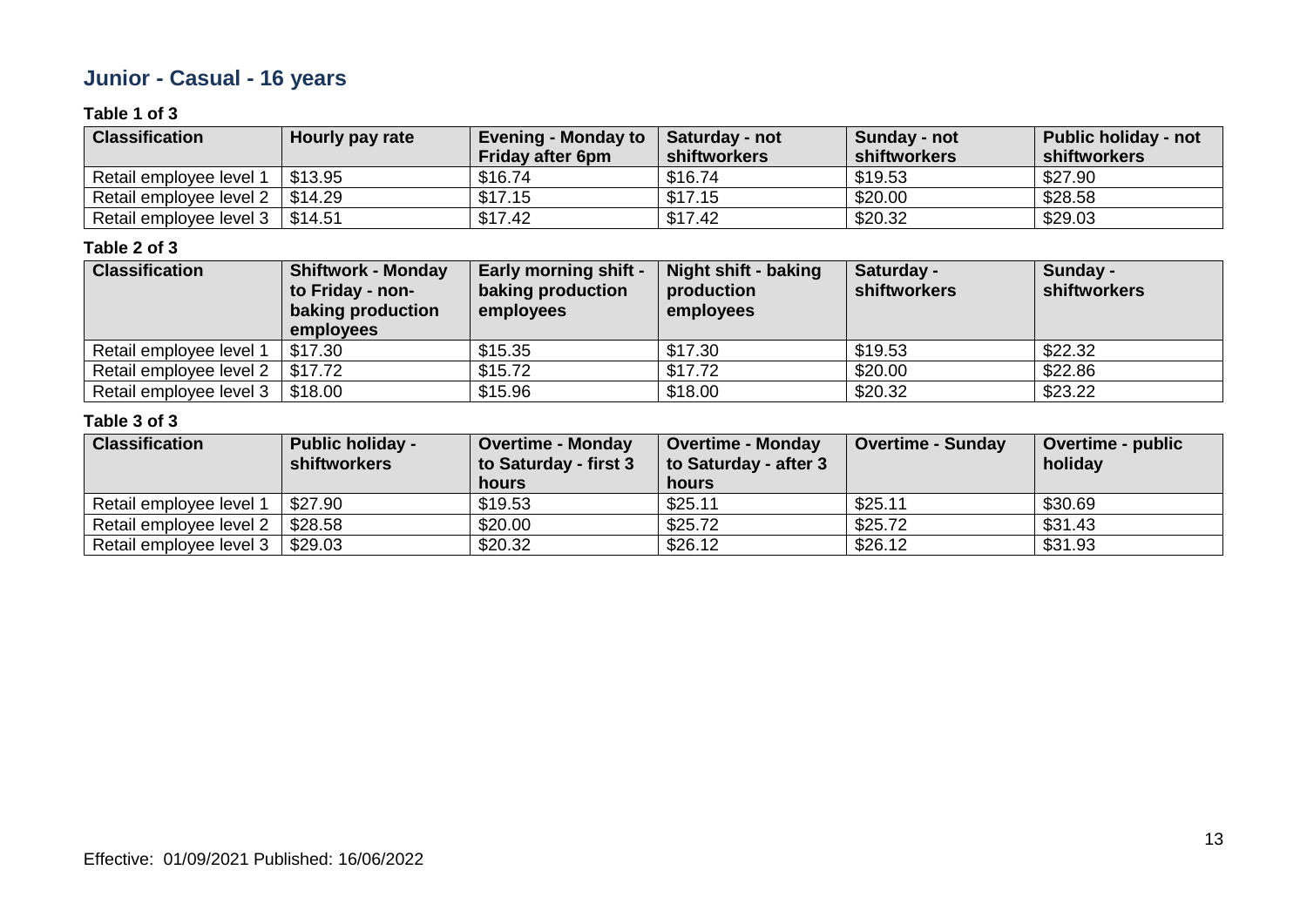# **Junior - Casual - 17 years**

### **Table 1 of 3**

| <b>Classification</b>             | Hourly pay rate | <b>Evening - Monday to</b><br><b>Friday after 6pm</b> | <b>Saturday - not</b><br>shiftworkers | Sunday - not<br>shiftworkers | Public holiday - not<br>shiftworkers |
|-----------------------------------|-----------------|-------------------------------------------------------|---------------------------------------|------------------------------|--------------------------------------|
| Retail employee level 1           | \$16.75         | \$20.10                                               | \$20.10                               | \$23.45                      | \$33.50                              |
| Retail employee level 2           | \$17.15         | \$20.58                                               | \$20.58                               | \$24.01                      | \$34.30                              |
| Retail employee level 3   \$17.41 |                 | \$20.90                                               | \$20.90                               | \$24.38                      | \$34.83                              |

#### **Table 2 of 3**

| <b>Classification</b>   | <b>Shiftwork - Monday</b> | <b>Early morning shift -</b> | <b>Night shift - baking</b> | Saturday -          | Sunday -     |
|-------------------------|---------------------------|------------------------------|-----------------------------|---------------------|--------------|
|                         | to Friday - non-          | baking production            | production                  | <b>shiftworkers</b> | shiftworkers |
|                         | baking production         | employees                    | employees                   |                     |              |
|                         | employees                 |                              |                             |                     |              |
| Retail employee level 1 | \$20.77                   | \$18.43                      | \$20.77                     | \$23.45             | \$26.80      |
| Retail employee level 2 | \$21.27                   | \$18.87                      | \$21.27                     | \$24.01             | \$27.44      |
| Retail employee level 3 | \$21.59                   | \$19.15                      | \$21.59                     | \$24.38             | \$27.86      |

| <b>Classification</b>   | <b>Public holiday -</b><br><b>shiftworkers</b> | <b>Overtime - Monday</b><br>to Saturday - first 3<br>hours | <b>Overtime - Monday</b><br>to Saturday - after 3<br>hours | <b>Overtime - Sunday</b> | Overtime - public<br>holiday |
|-------------------------|------------------------------------------------|------------------------------------------------------------|------------------------------------------------------------|--------------------------|------------------------------|
| Retail employee level 1 | \$33.50                                        | \$23.45                                                    | \$30.15                                                    | \$30.15                  | \$36.85                      |
| Retail employee level 2 | \$34.30                                        | \$24.01                                                    | \$30.87                                                    | \$30.87                  | \$37.73                      |
| Retail employee level 3 | \$34.83                                        | \$24.38                                                    | \$31.34                                                    | \$31.34                  | \$38.31                      |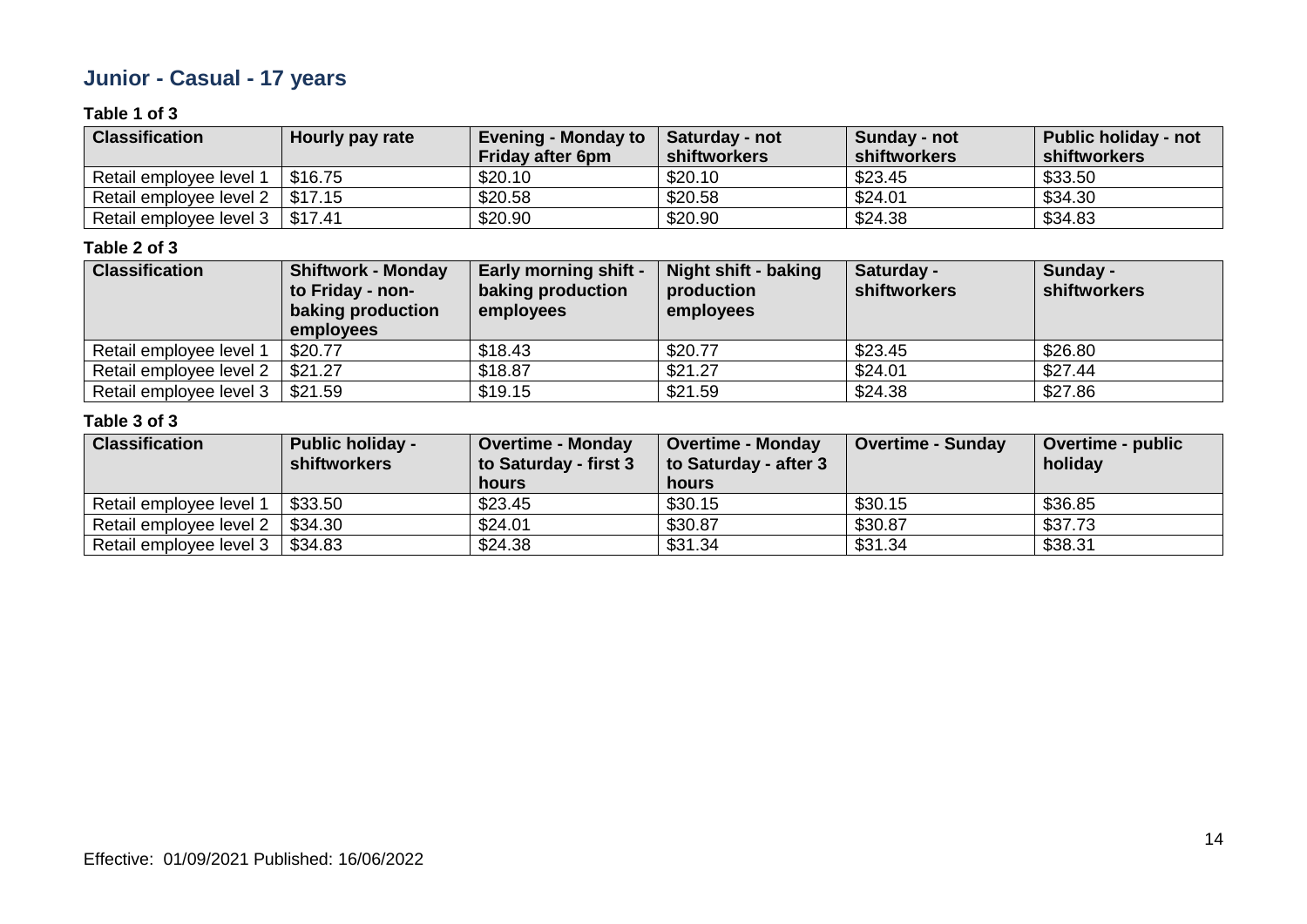# **Junior - Casual - 18 years**

## **Table 1 of 3**

| <b>Classification</b>   | Hourly pay rate | <b>Evening - Monday to</b><br><b>Friday after 6pm</b> | <b>Saturday - not</b><br>shiftworkers | Sunday - not<br>shiftworkers | Public holiday - not<br>shiftworkers |
|-------------------------|-----------------|-------------------------------------------------------|---------------------------------------|------------------------------|--------------------------------------|
| Retail employee level 1 | \$19.54         | \$23.45                                               | \$23.45                               | \$27.35                      | \$39.08                              |
| Retail employee level 2 | \$20.00         | \$24.00                                               | \$24.00                               | \$28.00                      | \$40.00                              |
| Retail employee level 3 | \$20.31         | \$24.38                                               | \$24.38                               | \$28.44                      | \$40.63                              |

#### **Table 2 of 3**

| <b>Classification</b>   | <b>Shiftwork - Monday</b> | <b>Early morning shift -</b> | <b>Night shift - baking</b> | Saturday -          | Sunday -     |
|-------------------------|---------------------------|------------------------------|-----------------------------|---------------------|--------------|
|                         | to Friday - non-          | baking production            | production                  | <b>shiftworkers</b> | shiftworkers |
|                         | baking production         | employees                    | employees                   |                     |              |
|                         | employees                 |                              |                             |                     |              |
| Retail employee level 1 | \$24.23                   | \$21.49                      | \$24.23                     | \$27.35             | \$31.26      |
| Retail employee level 2 | \$24.80                   | \$22.00                      | \$24.80                     | \$28.00             | \$32.00      |
| Retail employee level 3 | \$25.19                   | \$22.34                      | \$25.19                     | \$28.44             | \$32.50      |

| <b>Classification</b>   | <b>Public holiday -</b><br><b>shiftworkers</b> | <b>Overtime - Monday</b><br>to Saturday - first 3<br><b>hours</b> | <b>Overtime - Monday</b><br>to Saturday - after 3<br>hours | <b>Overtime - Sunday</b> | <b>Overtime - public</b><br>holiday |
|-------------------------|------------------------------------------------|-------------------------------------------------------------------|------------------------------------------------------------|--------------------------|-------------------------------------|
| Retail employee level 1 | \$39.08                                        | \$27.35                                                           | \$35.17                                                    | \$35.17                  | \$42.98                             |
| Retail employee level 2 | \$40.00                                        | \$28.00                                                           | \$36.00                                                    | \$36.00                  | \$44.00                             |
| Retail employee level 3 | \$40.63                                        | \$28.44                                                           | \$36.56                                                    | \$36.56                  | \$44.69                             |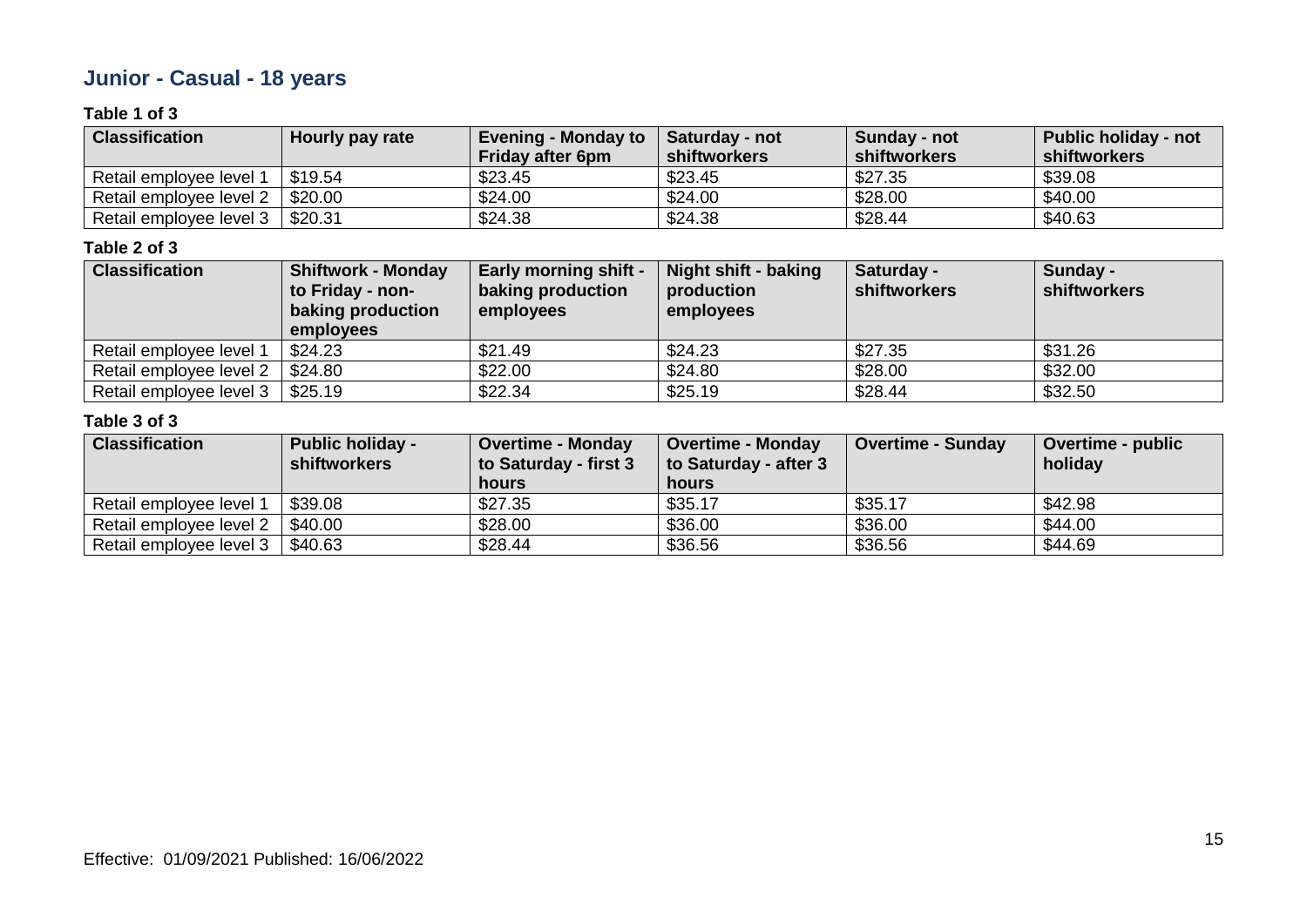# **Junior - Casual - 19 years**

## **Table 1 of 3**

| <b>Classification</b>   | Hourly pay rate | <b>Evening - Monday to</b><br><b>Friday after 6pm</b> | <b>Saturday - not</b><br>shiftworkers | Sunday - not<br>shiftworkers | Public holiday - not<br>shiftworkers |
|-------------------------|-----------------|-------------------------------------------------------|---------------------------------------|------------------------------|--------------------------------------|
| Retail employee level 1 | \$22.33         | \$26.79                                               | \$26.79                               | \$31.26                      | \$44.65                              |
| Retail employee level 2 | \$22.86         | \$27.44                                               | \$27.44                               | \$32.01                      | \$45.73                              |
| Retail employee level 3 | \$23.21         | \$27.86                                               | \$27.86                               | \$32.50                      | \$46.43                              |

#### **Table 2 of 3**

| <b>Classification</b>   | <b>Shiftwork - Monday</b> | <b>Early morning shift -</b> | Night shift - baking | Saturday -          | Sunday -     |
|-------------------------|---------------------------|------------------------------|----------------------|---------------------|--------------|
|                         | to Friday - non-          | baking production            | production           | <b>shiftworkers</b> | shiftworkers |
|                         | baking production         | employees                    | employees            |                     |              |
|                         | employees                 |                              |                      |                     |              |
| Retail employee level 1 | \$27.68                   | \$24.56                      | \$27.68              | \$31.26             | \$35.72      |
| Retail employee level 2 | \$28.35                   | \$25.15                      | \$28.35              | \$32.01             | \$36.58      |
| Retail employee level 3 | \$28.78                   | \$25.53                      | \$28.78              | \$32.50             | \$37.14      |

| <b>Classification</b>   | <b>Public holiday -</b><br><b>shiftworkers</b> | <b>Overtime - Monday</b><br>to Saturday - first 3<br><b>hours</b> | <b>Overtime - Monday</b><br>to Saturday - after 3<br>hours | <b>Overtime - Sunday</b> | <b>Overtime - public</b><br>holiday |
|-------------------------|------------------------------------------------|-------------------------------------------------------------------|------------------------------------------------------------|--------------------------|-------------------------------------|
| Retail employee level 1 | \$44.65                                        | \$31.26                                                           | \$40.19                                                    | \$40.19                  | \$49.12                             |
| Retail employee level 2 | \$45.73                                        | \$32.01                                                           | \$41.15                                                    | \$41.15                  | \$50.30                             |
| Retail employee level 3 | \$46.43                                        | \$32.50                                                           | \$41.78                                                    | \$41.78                  | \$51.07                             |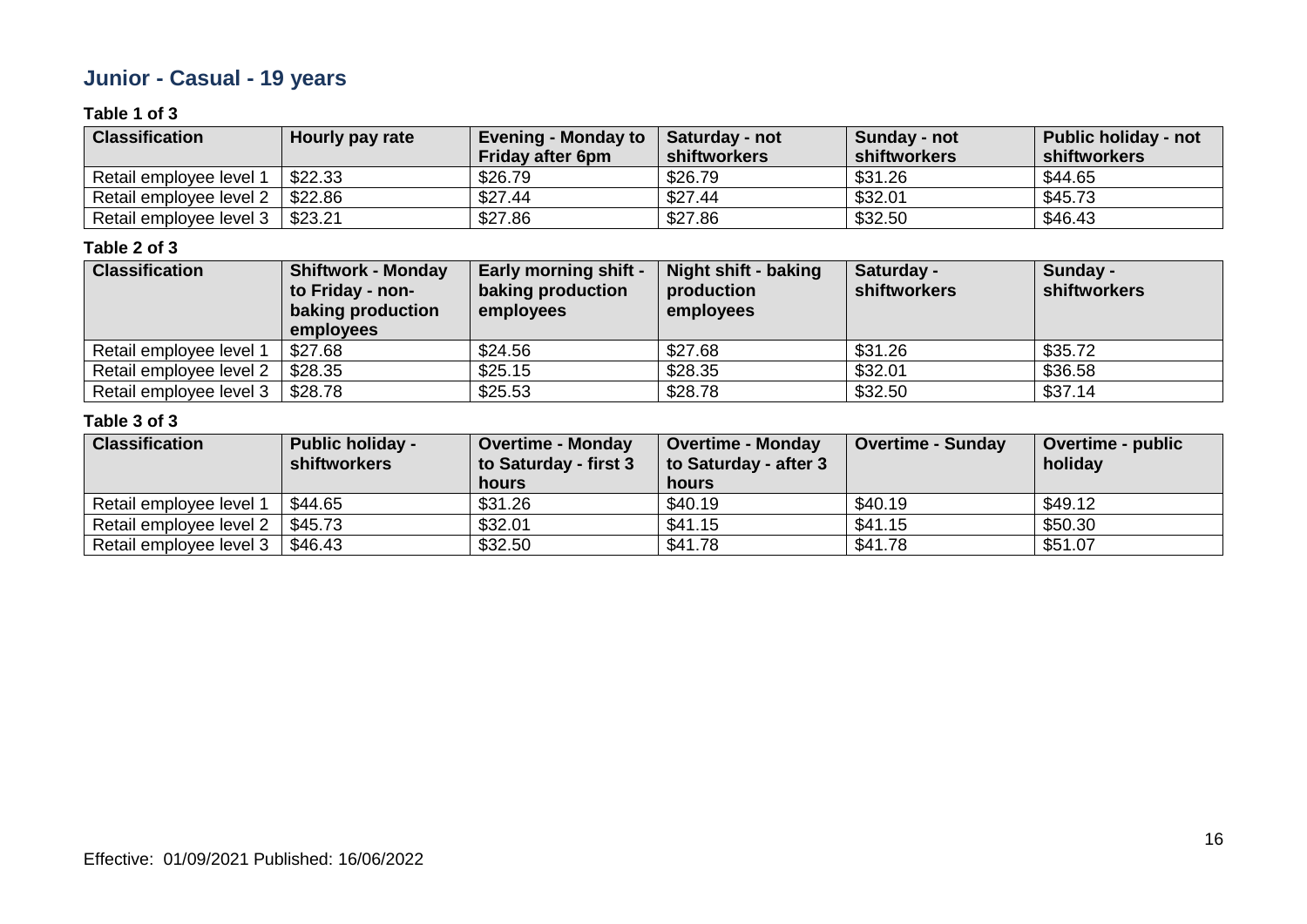# **Junior - Casual - 20 years, employed by the employer for 6 months or less**

# **Table 1 of 3**

| <b>Classification</b>   | Hourly pay rate | <b>Evening - Monday to</b><br><b>Friday after 6pm</b> | <b>Saturday - not</b><br>shiftworkers | Sunday - not<br>shiftworkers | Public holiday - not<br>shiftworkers |
|-------------------------|-----------------|-------------------------------------------------------|---------------------------------------|------------------------------|--------------------------------------|
| Retail employee level 1 | \$25.13         | \$30.15                                               | \$30.15                               | \$35.18                      | \$50.25                              |
| Retail employee level 2 | \$25.73         | \$30.87                                               | \$30.87                               | \$36.02                      | \$51.45                              |
| Retail employee level 3 | \$26.13         | \$31.35                                               | \$31.35                               | \$36.58                      | \$52.25                              |

### **Table 2 of 3**

| <b>Classification</b>   | <b>Shiftwork - Monday</b> | <b>Early morning shift -</b> | <b>Night shift - baking</b> | Saturday -          | Sunday -     |
|-------------------------|---------------------------|------------------------------|-----------------------------|---------------------|--------------|
|                         | to Friday - non-          | baking production            | production                  | <b>shiftworkers</b> | shiftworkers |
|                         | baking production         | employees                    | employees                   |                     |              |
|                         | employees                 |                              |                             |                     |              |
| Retail employee level 1 | \$31.16                   | \$27.64                      | \$31.16                     | \$35.18             | \$40.20      |
| Retail employee level 2 | \$31.90                   | \$28.30                      | \$31.90                     | \$36.02             | \$41.16      |
| Retail employee level 3 | \$32.40                   | \$28.74                      | \$32.40                     | \$36.58             | \$41.80      |

| <b>Classification</b>   | <b>Public holiday -</b><br><b>shiftworkers</b> | <b>Overtime - Monday</b><br>to Saturday - first 3<br><b>hours</b> | <b>Overtime - Monday</b><br>to Saturday - after 3<br>hours | Overtime - Sunday | <b>Overtime - public</b><br>holiday |
|-------------------------|------------------------------------------------|-------------------------------------------------------------------|------------------------------------------------------------|-------------------|-------------------------------------|
| Retail employee level 1 | \$50.25                                        | \$35.18                                                           | \$45.23                                                    | \$45.23           | \$55.28                             |
| Retail employee level 2 | \$51.45                                        | \$36.02                                                           | \$46.31                                                    | \$46.31           | \$56.60                             |
| Retail employee level 3 | \$52.25                                        | \$36.58                                                           | \$47.03                                                    | \$47.03           | \$57.48                             |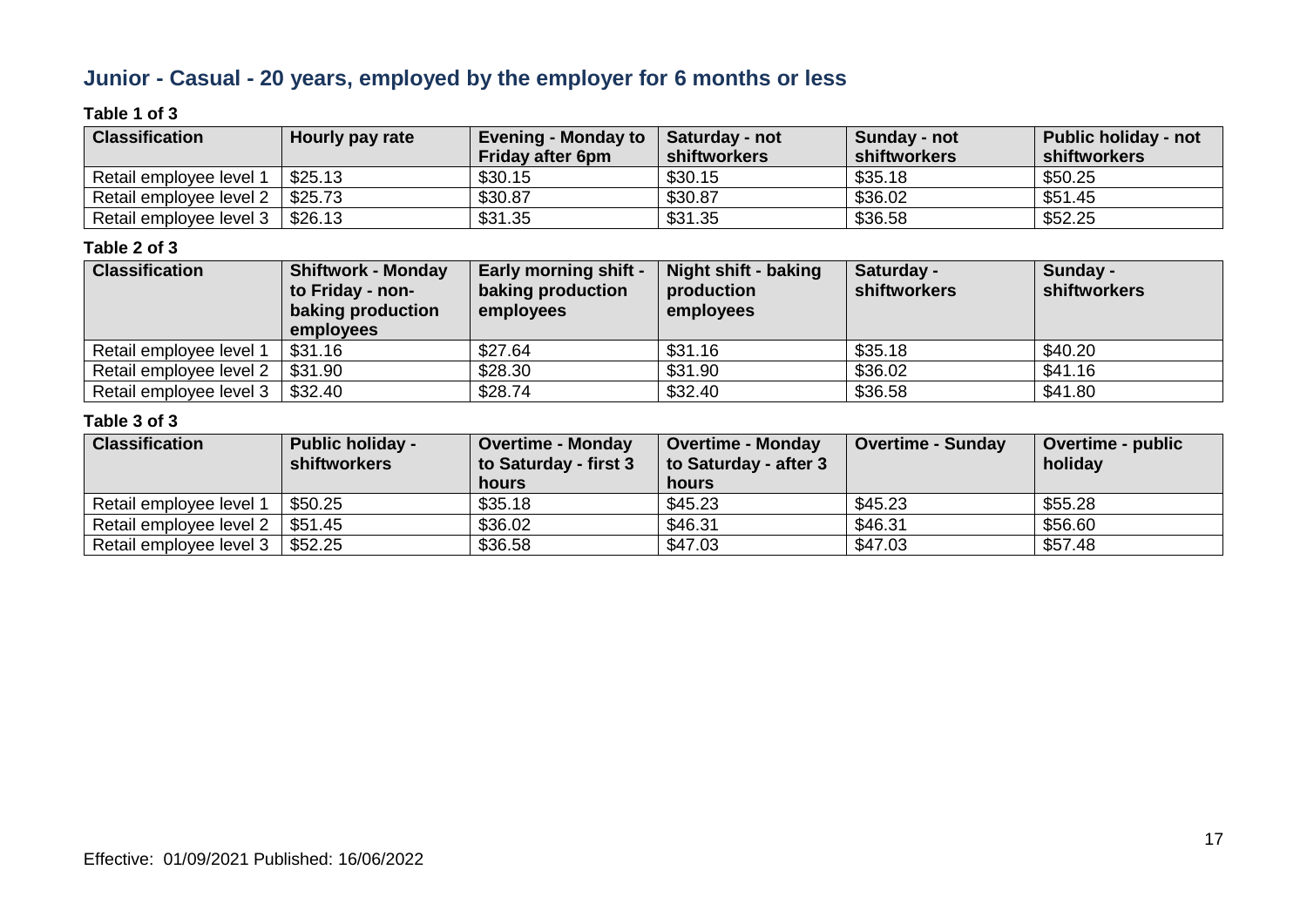# **Junior - Casual - 20 years, employed by the employer for more than 6 months**

# **Table 1 of 3**

| <b>Classification</b>   | Hourly pay rate | <b>Evening - Monday to</b> | Saturday - not | Sunday - not | <b>Public holiday - not</b> |
|-------------------------|-----------------|----------------------------|----------------|--------------|-----------------------------|
|                         |                 | <b>Friday after 6pm</b>    | shiftworkers   | shiftworkers | shiftworkers                |
| Retail employee level 1 | \$27.91         | \$33.50                    | \$33.50        | \$39.08      | \$55.83                     |
| Retail employee level 2 | \$28.58         | \$34.29                    | \$34.29        | \$40.01      | \$57.15                     |
| Retail employee level 3 | \$29.03         | \$34.83                    | \$34.83        | \$40.64      | \$58.05                     |

### **Table 2 of 3**

| <b>Classification</b>   | <b>Shiftwork - Monday</b> | <b>Early morning shift -</b> | <b>Night shift - baking</b> | Saturday -          | Sunday -     |
|-------------------------|---------------------------|------------------------------|-----------------------------|---------------------|--------------|
|                         | to Friday - non-          | baking production            | production                  | <b>shiftworkers</b> | shiftworkers |
|                         | baking production         | employees                    | employees                   |                     |              |
|                         | employees                 |                              |                             |                     |              |
| Retail employee level 1 | \$34.61                   | \$30.70                      | \$34.61                     | \$39.08             | \$44.66      |
| Retail employee level 2 | \$35.43                   | \$31.43                      | \$35.43                     | \$40.01             | \$45.72      |
| Retail employee level 3 | \$35.99                   | \$31.93                      | \$35.99                     | \$40.64             | \$46.44      |

| <b>Classification</b>   | <b>Public holiday -</b><br><b>shiftworkers</b> | <b>Overtime - Monday</b><br>to Saturday - first 3<br><b>hours</b> | <b>Overtime - Monday</b><br>to Saturday - after 3<br>hours | <b>Overtime - Sunday</b> | <b>Overtime - public</b><br>holiday |
|-------------------------|------------------------------------------------|-------------------------------------------------------------------|------------------------------------------------------------|--------------------------|-------------------------------------|
| Retail employee level 1 | \$55.83                                        | \$39.08                                                           | \$50.24                                                    | \$50.24                  | \$61.41                             |
| Retail employee level 2 | \$57.15                                        | \$40.01                                                           | \$51.44                                                    | \$51.44                  | \$62.87                             |
| Retail employee level 3 | \$58.05                                        | \$40.64                                                           | \$52.25                                                    | \$52.25                  | \$63.86                             |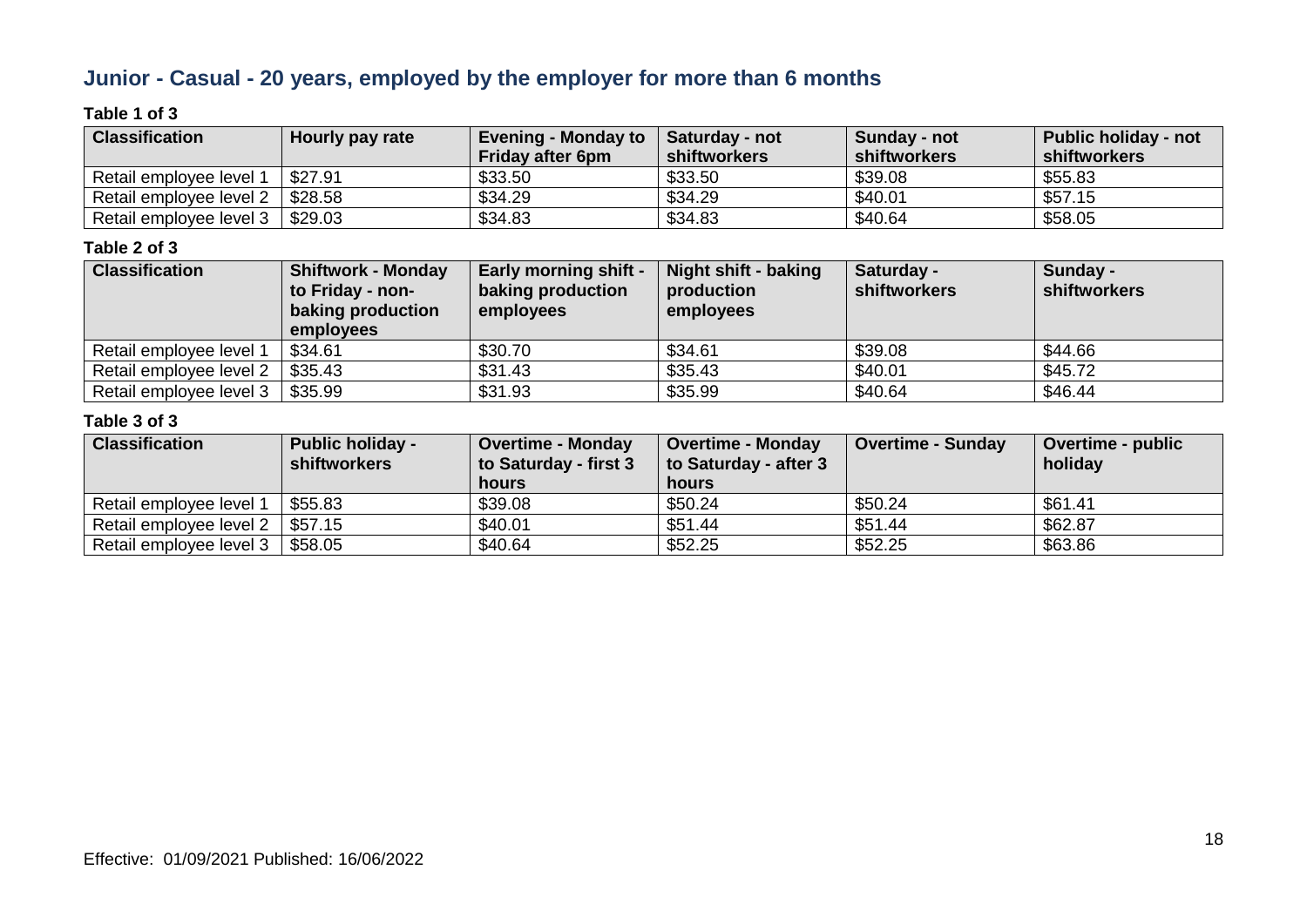# **Apprentice - 4 year apprenticeship - Started before 1 Jan 2014**

### **Table 1 of 3**

| <b>Classification</b> | Hourly pay rate | <b>Evening - Monday to</b><br><b>Friday after 6pm</b> | Saturday - not<br>shiftworkers | Sunday - not<br>shiftworkers | <b>Public holiday - not</b><br>shiftworkers |
|-----------------------|-----------------|-------------------------------------------------------|--------------------------------|------------------------------|---------------------------------------------|
| Apprentice - 1st year | \$11.84         | \$14.80                                               | \$14.80                        | \$17.76                      | \$26.64                                     |
| Apprentice - 2nd year | \$14.20         | \$17.75                                               | \$17.75                        | \$21.30                      | \$31.95                                     |
| Apprentice - 3rd year | \$18.94         | \$23.68                                               | \$23.68                        | \$28.41                      | \$42.62                                     |
| Apprentice - 4th year | \$21.30         | \$26.63                                               | \$26.63                        | \$31.95                      | \$47.93                                     |

#### **Table 2 of 3**

| <b>Classification</b> | <b>Shiftwork - Monday</b><br>to Friday - non-<br>baking production<br>employees | <b>Early morning shift -</b><br>baking production<br>employees | Night shift - baking<br>production<br>employees | Saturday -<br><b>shiftworkers</b> | Sunday -<br><b>shiftworkers</b> |
|-----------------------|---------------------------------------------------------------------------------|----------------------------------------------------------------|-------------------------------------------------|-----------------------------------|---------------------------------|
| Apprentice - 1st year | \$15.39                                                                         | \$13.32                                                        | \$15.39                                         | \$17.76                           | \$20.72                         |
| Apprentice - 2nd year | \$18.46                                                                         | \$15.98                                                        | \$18.46                                         | \$21.30                           | \$24.85                         |
| Apprentice - 3rd year | \$24.62                                                                         | \$21.31                                                        | \$24.62                                         | \$28.41                           | \$33.15                         |
| Apprentice - 4th year | \$27.69                                                                         | \$23.96                                                        | \$27.69                                         | \$31.95                           | \$37.28                         |

| <b>Classification</b> | <b>Public holiday -</b><br><b>shiftworkers</b> | <b>Overtime - Monday</b><br>to Saturday - first 3 | <b>Overtime - Monday</b><br>to Saturday - after 3 | <b>Overtime - Sunday</b> | <b>Overtime - public</b><br>holiday |
|-----------------------|------------------------------------------------|---------------------------------------------------|---------------------------------------------------|--------------------------|-------------------------------------|
|                       |                                                | hours                                             | hours                                             |                          |                                     |
| Apprentice - 1st year | \$26.64                                        | \$17.76                                           | \$23.68                                           | \$23.68                  | \$29.60                             |
| Apprentice - 2nd year | \$31.95                                        | \$21.30                                           | \$28.40                                           | \$28.40                  | \$35.50                             |
| Apprentice - 3rd year | \$42.62                                        | \$28.41                                           | \$37.88                                           | \$37.88                  | \$47.35                             |
| Apprentice - 4th year | \$47.93                                        | \$31.95                                           | \$42.60                                           | \$42.60                  | \$53.25                             |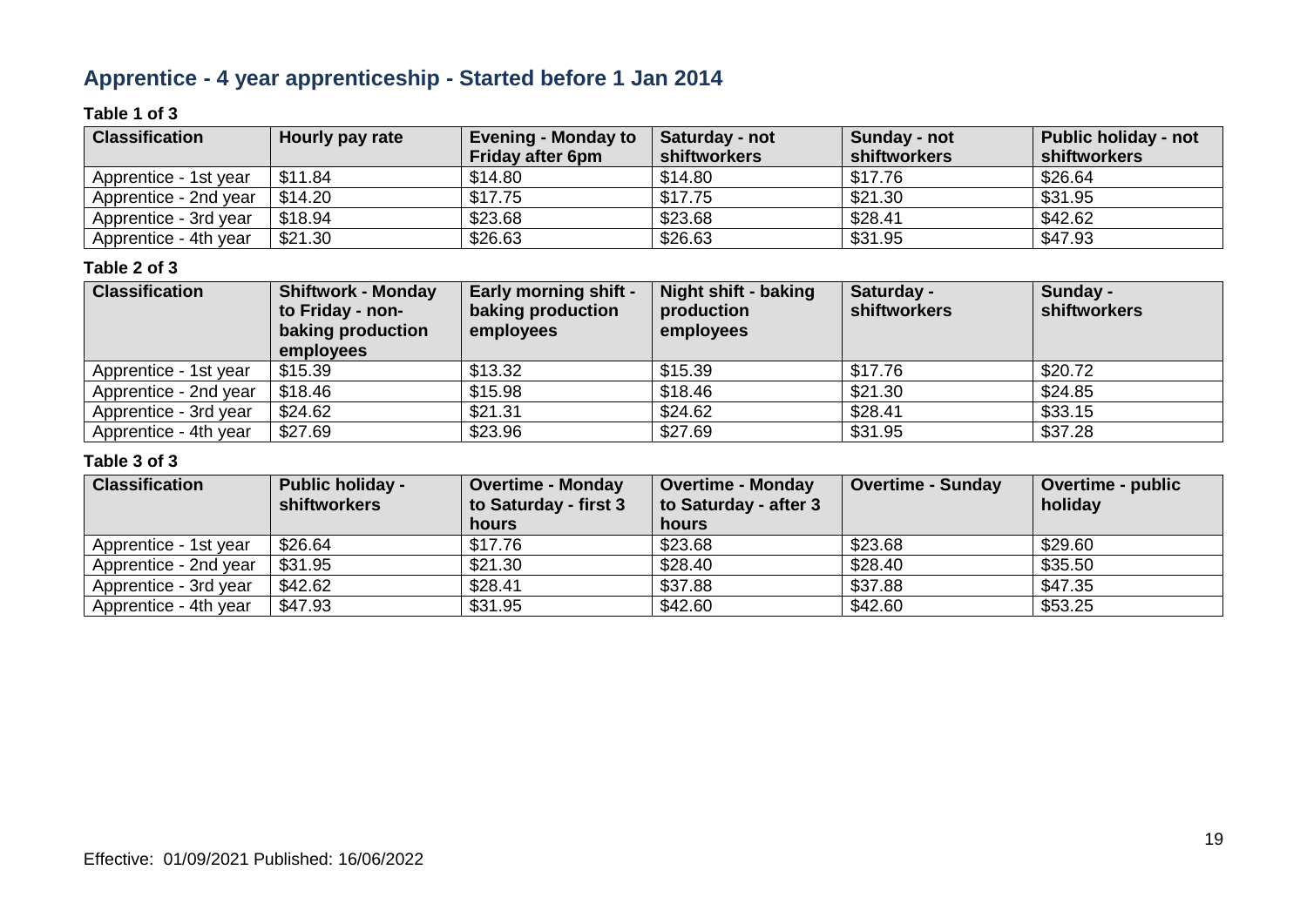# **Apprentice - 4 year apprenticeship - Started after 1 Jan 2014 - Did not complete year 12**

### **Table 1 of 3**

| <b>Classification</b> | Hourly pay rate | <b>Evening - Monday to</b><br><b>Friday after 6pm</b> | Saturday - not<br>shiftworkers | Sunday - not<br>shiftworkers | Public holiday - not<br>shiftworkers |
|-----------------------|-----------------|-------------------------------------------------------|--------------------------------|------------------------------|--------------------------------------|
| Apprentice - 1st year | \$11.84         | \$14.80                                               | \$14.80                        | \$17.76                      | \$26.64                              |
| Apprentice - 2nd year | \$14.20         | \$17.75                                               | \$17.75                        | \$21.30                      | \$31.95                              |
| Apprentice - 3rd year | \$18.94         | \$23.68                                               | \$23.68                        | \$28.41                      | \$42.62                              |
| Apprentice - 4th year | \$21.30         | \$26.63                                               | \$26.63                        | \$31.95                      | \$47.93                              |

#### **Table 2 of 3**

| <b>Classification</b> | <b>Shiftwork - Monday</b><br>to Friday - non-<br>baking production<br>employees | <b>Early morning shift -</b><br>baking production<br>employees | Night shift - baking<br>production<br>employees | Saturday -<br><b>shiftworkers</b> | Sunday -<br><b>shiftworkers</b> |
|-----------------------|---------------------------------------------------------------------------------|----------------------------------------------------------------|-------------------------------------------------|-----------------------------------|---------------------------------|
| Apprentice - 1st year | \$15.39                                                                         | \$13.32                                                        | \$15.39                                         | \$17.76                           | \$20.72                         |
| Apprentice - 2nd year | \$18.46                                                                         | \$15.98                                                        | \$18.46                                         | \$21.30                           | \$24.85                         |
| Apprentice - 3rd year | \$24.62                                                                         | \$21.31                                                        | \$24.62                                         | \$28.41                           | \$33.15                         |
| Apprentice - 4th year | \$27.69                                                                         | \$23.96                                                        | \$27.69                                         | \$31.95                           | \$37.28                         |

| <b>Classification</b> | <b>Public holiday -</b><br><b>shiftworkers</b> | <b>Overtime - Monday</b><br>to Saturday - first 3 | <b>Overtime - Monday</b><br>to Saturday - after 3 | <b>Overtime - Sunday</b> | <b>Overtime - public</b><br>holiday |
|-----------------------|------------------------------------------------|---------------------------------------------------|---------------------------------------------------|--------------------------|-------------------------------------|
|                       |                                                | hours                                             | hours                                             |                          |                                     |
| Apprentice - 1st year | \$26.64                                        | \$17.76                                           | \$23.68                                           | \$23.68                  | \$29.60                             |
| Apprentice - 2nd year | \$31.95                                        | \$21.30                                           | \$28.40                                           | \$28.40                  | \$35.50                             |
| Apprentice - 3rd year | \$42.62                                        | \$28.41                                           | \$37.88                                           | \$37.88                  | \$47.35                             |
| Apprentice - 4th year | \$47.93                                        | \$31.95                                           | \$42.60                                           | \$42.60                  | \$53.25                             |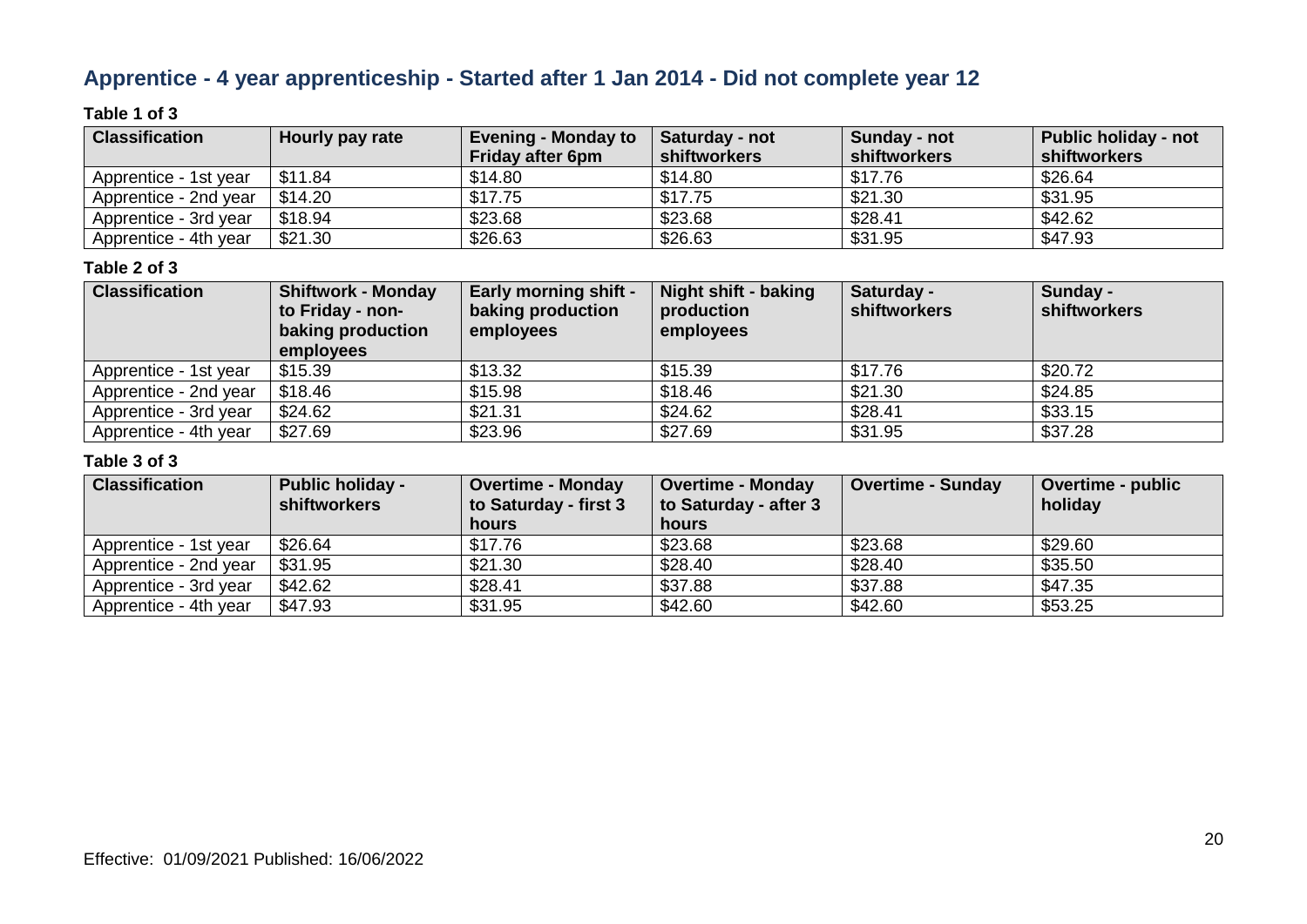# **Apprentice - 4 year apprenticeship - Started after 1 Jan 2014 - Completed year 12**

### **Table 1 of 3**

| <b>Classification</b> | Hourly pay rate | <b>Evening - Monday to</b><br><b>Friday after 6pm</b> | Saturday - not<br>shiftworkers | Sunday - not<br>shiftworkers | <b>Public holiday - not</b><br>shiftworkers |
|-----------------------|-----------------|-------------------------------------------------------|--------------------------------|------------------------------|---------------------------------------------|
| Apprentice - 1st year | \$13.02         | \$16.28                                               | \$16.28                        | \$19.53                      | \$29.30                                     |
| Apprentice - 2nd year | \$15.39         | \$19.24                                               | \$19.24                        | \$23.09                      | \$34.63                                     |
| Apprentice - 3rd year | \$18.94         | \$23.68                                               | \$23.68                        | \$28.41                      | \$42.62                                     |
| Apprentice - 4th year | \$21.30         | \$26.63                                               | \$26.63                        | \$31.95                      | \$47.93                                     |

#### **Table 2 of 3**

| <b>Classification</b> | <b>Shiftwork - Monday</b><br>to Friday - non-<br>baking production<br>employees | <b>Early morning shift -</b><br>baking production<br>employees | <b>Night shift - baking</b><br>production<br>employees | Saturday -<br>shiftworkers | Sunday -<br><b>shiftworkers</b> |
|-----------------------|---------------------------------------------------------------------------------|----------------------------------------------------------------|--------------------------------------------------------|----------------------------|---------------------------------|
| Apprentice - 1st year | \$16.93                                                                         | \$14.65                                                        | \$16.93                                                | \$19.53                    | \$22.79                         |
| Apprentice - 2nd year | \$20.01                                                                         | \$17.31                                                        | \$20.01                                                | \$23.09                    | \$26.93                         |
| Apprentice - 3rd year | \$24.62                                                                         | \$21.31                                                        | \$24.62                                                | \$28.41                    | \$33.15                         |
| Apprentice - 4th year | \$27.69                                                                         | \$23.96                                                        | \$27.69                                                | \$31.95                    | \$37.28                         |

| <b>Classification</b> | <b>Public holiday -</b><br><b>shiftworkers</b> | <b>Overtime - Monday</b><br>to Saturday - first 3<br>hours | <b>Overtime - Monday</b><br>to Saturday - after 3<br>hours | <b>Overtime - Sunday</b> | <b>Overtime - public</b><br>holiday |
|-----------------------|------------------------------------------------|------------------------------------------------------------|------------------------------------------------------------|--------------------------|-------------------------------------|
| Apprentice - 1st year | \$29.30                                        | \$19.53                                                    | \$26.04                                                    | \$26.04                  | \$32.55                             |
| Apprentice - 2nd year | \$34.63                                        | \$23.09                                                    | \$30.78                                                    | \$30.78                  | \$38.48                             |
| Apprentice - 3rd year | \$42.62                                        | \$28.41                                                    | \$37.88                                                    | \$37.88                  | \$47.35                             |
| Apprentice - 4th year | \$47.93                                        | \$31.95                                                    | \$42.60                                                    | \$42.60                  | \$53.25                             |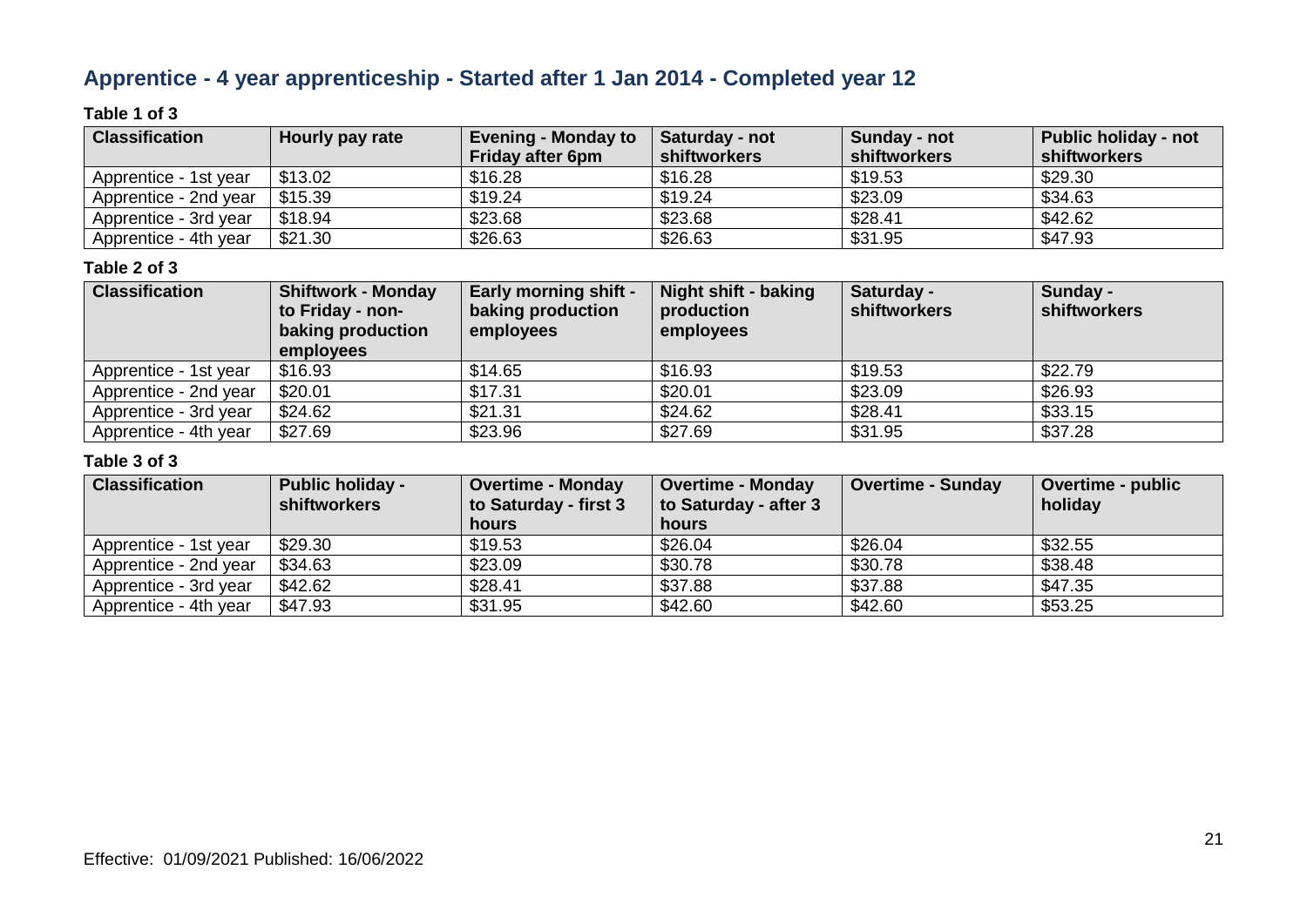# **Apprentice - 3 year apprenticeship - Started before 1 Jan 2014**

### **Table 1 of 3**

| <b>Classification</b> | Hourly pay rate | <b>Evening - Monday to</b><br><b>Friday after 6pm</b> | Saturday - not<br>shiftworkers | Sunday - not<br>shiftworkers | <b>Public holiday - not</b><br>shiftworkers |
|-----------------------|-----------------|-------------------------------------------------------|--------------------------------|------------------------------|---------------------------------------------|
| Apprentice - 1st year | \$11.84         | \$14.80                                               | \$14.80                        | \$17.76                      | \$26.64                                     |
| Apprentice - 2nd year | \$14.20         | \$17.75                                               | \$17.75                        | \$21.30                      | \$31.95                                     |
| Apprentice - 3rd year | \$18.94         | \$23.68                                               | \$23.68                        | \$28.41                      | \$42.62                                     |

### **Table 2 of 3**

| <b>Classification</b> | <b>Shiftwork - Monday</b><br>to Friday - non-<br>baking production<br>employees | <b>Early morning shift -</b><br>baking production<br>employees | Night shift - baking<br>production<br>employees | Saturday -<br><b>shiftworkers</b> | Sunday -<br><b>shiftworkers</b> |
|-----------------------|---------------------------------------------------------------------------------|----------------------------------------------------------------|-------------------------------------------------|-----------------------------------|---------------------------------|
| Apprentice - 1st year | \$15.39                                                                         | \$13.32                                                        | \$15.39                                         | \$17.76                           | \$20.72                         |
| Apprentice - 2nd year | \$18.46                                                                         | \$15.98                                                        | \$18.46                                         | \$21.30                           | \$24.85                         |
| Apprentice - 3rd year | \$24.62                                                                         | \$21.31                                                        | \$24.62                                         | \$28.41                           | \$33.15                         |

| <b>Classification</b> | <b>Public holiday -</b><br>shiftworkers | <b>Overtime - Monday</b><br>to Saturday - first 3<br>hours | <b>Overtime - Monday</b><br>to Saturday - after 3<br><b>hours</b> | <b>Overtime - Sunday</b> | <b>Overtime - public</b><br>holiday |
|-----------------------|-----------------------------------------|------------------------------------------------------------|-------------------------------------------------------------------|--------------------------|-------------------------------------|
| Apprentice - 1st year | \$26.64                                 | \$17.76                                                    | \$23.68                                                           | \$23.68                  | \$29.60                             |
| Apprentice - 2nd year | \$31.95                                 | \$21.30                                                    | \$28.40                                                           | \$28.40                  | \$35.50                             |
| Apprentice - 3rd year | \$42.62                                 | \$28.41                                                    | \$37.88                                                           | \$37.88                  | \$47.35                             |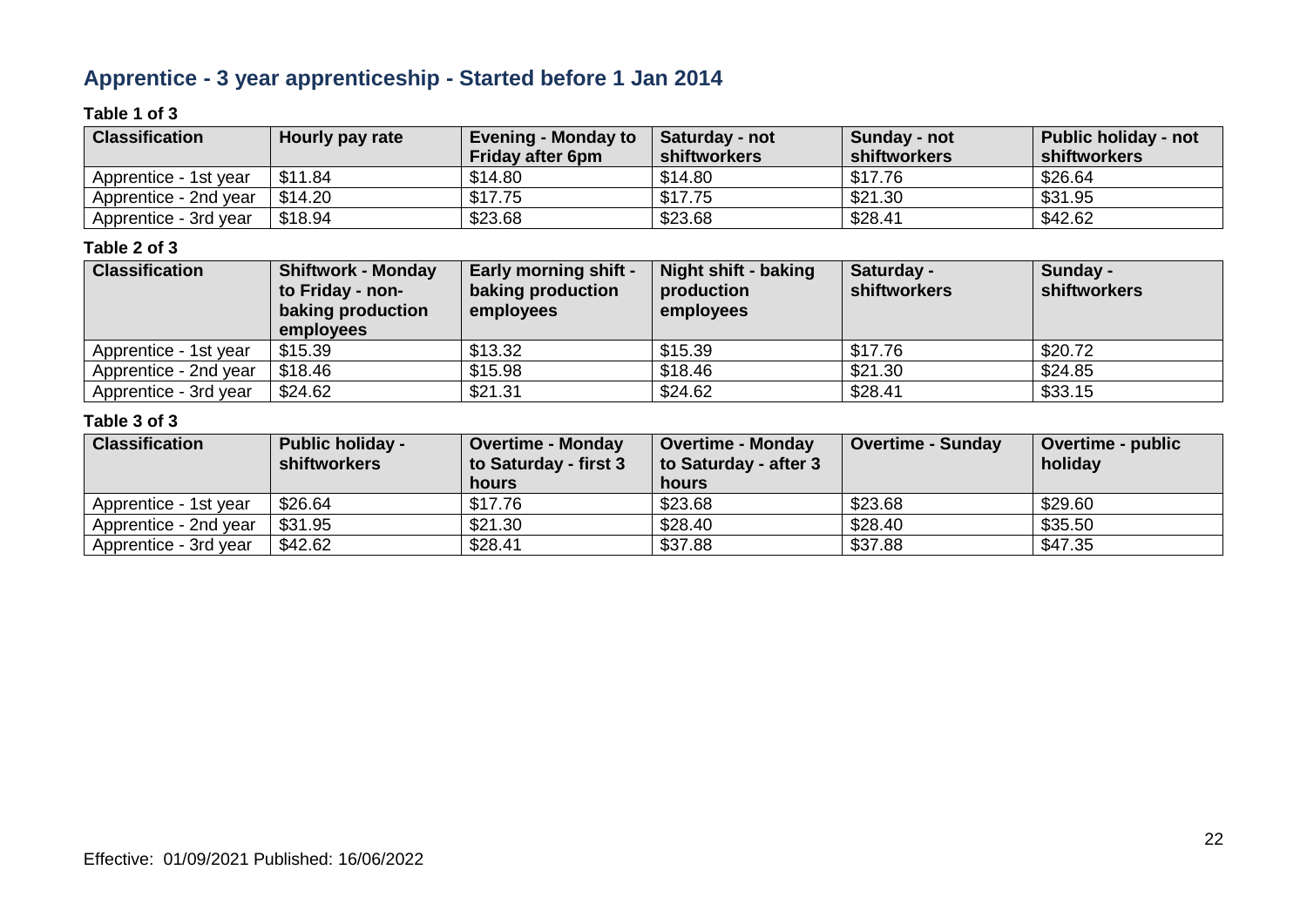# **Apprentice - 3 year apprenticeship - Started after 1 Jan 2014 - Did not complete year 12**

### **Table 1 of 3**

| <b>Classification</b> | Hourly pay rate | <b>Evening - Monday to</b><br><b>Friday after 6pm</b> | Saturday - not<br>shiftworkers | Sunday - not<br>shiftworkers | <b>Public holiday - not</b><br>shiftworkers |
|-----------------------|-----------------|-------------------------------------------------------|--------------------------------|------------------------------|---------------------------------------------|
| Apprentice - 1st year | \$11.84         | \$14.80                                               | \$14.80                        | \$17.76                      | \$26.64                                     |
| Apprentice - 2nd year | \$14.20         | \$17.75                                               | \$17.75                        | \$21.30                      | \$31.95                                     |
| Apprentice - 3rd year | \$18.94         | \$23.68                                               | \$23.68                        | \$28.41                      | \$42.62                                     |

### **Table 2 of 3**

| <b>Classification</b> | <b>Shiftwork - Monday</b><br>to Friday - non-<br>baking production<br>employees | <b>Early morning shift -</b><br>baking production<br>employees | Night shift - baking<br>production<br>employees | Saturday -<br>shiftworkers | Sunday -<br><b>shiftworkers</b> |
|-----------------------|---------------------------------------------------------------------------------|----------------------------------------------------------------|-------------------------------------------------|----------------------------|---------------------------------|
| Apprentice - 1st year | \$15.39                                                                         | \$13.32                                                        | \$15.39                                         | \$17.76                    | \$20.72                         |
| Apprentice - 2nd year | \$18.46                                                                         | \$15.98                                                        | \$18.46                                         | \$21.30                    | \$24.85                         |
| Apprentice - 3rd year | \$24.62                                                                         | \$21.31                                                        | \$24.62                                         | \$28.41                    | \$33.15                         |

| <b>Classification</b> | <b>Public holiday -</b><br><b>shiftworkers</b> | <b>Overtime - Monday</b><br>to Saturday - first 3<br><b>hours</b> | <b>Overtime - Monday</b><br>to Saturday - after 3<br><b>hours</b> | <b>Overtime - Sunday</b> | <b>Overtime - public</b><br>holiday |
|-----------------------|------------------------------------------------|-------------------------------------------------------------------|-------------------------------------------------------------------|--------------------------|-------------------------------------|
| Apprentice - 1st year | \$26.64                                        | \$17.76                                                           | \$23.68                                                           | \$23.68                  | \$29.60                             |
| Apprentice - 2nd year | \$31.95                                        | \$21.30                                                           | \$28.40                                                           | \$28.40                  | \$35.50                             |
| Apprentice - 3rd year | \$42.62                                        | \$28.41                                                           | \$37.88                                                           | \$37.88                  | \$47.35                             |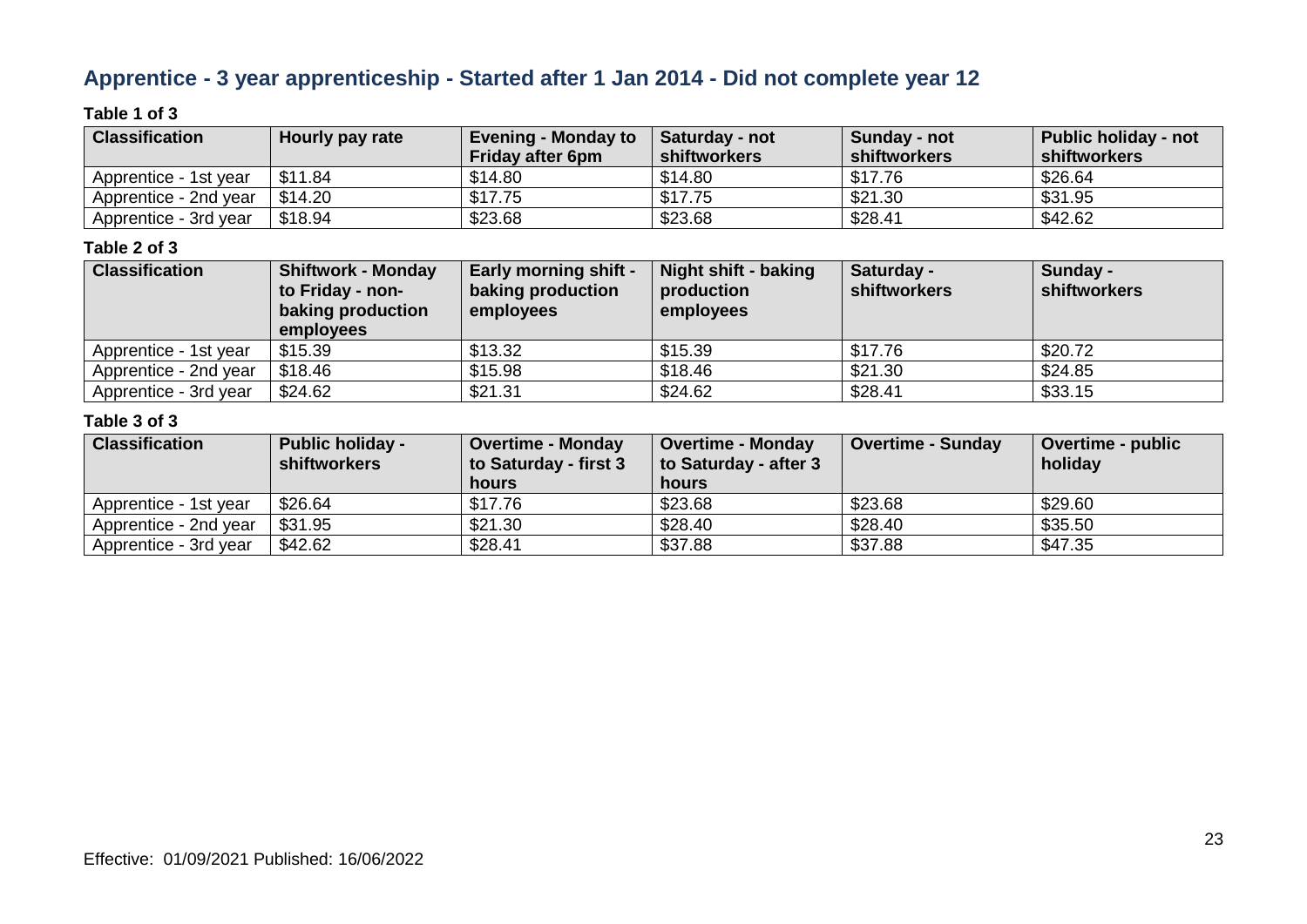# **Apprentice - 3 year apprenticeship - Started after 1 Jan 2014 - Completed year 12**

### **Table 1 of 3**

| <b>Classification</b> | Hourly pay rate | <b>Evening - Monday to</b><br><b>Friday after 6pm</b> | Saturday - not<br>shiftworkers | Sunday - not<br>shiftworkers | <b>Public holiday - not</b><br>shiftworkers |
|-----------------------|-----------------|-------------------------------------------------------|--------------------------------|------------------------------|---------------------------------------------|
| Apprentice - 1st year | \$13.02         | \$16.28                                               | \$16.28                        | \$19.53                      | \$29.30                                     |
| Apprentice - 2nd year | \$15.39         | \$19.24                                               | \$19.24                        | \$23.09                      | \$34.63                                     |
| Apprentice - 3rd year | \$18.94         | \$23.68                                               | \$23.68                        | \$28.41                      | \$42.62                                     |

### **Table 2 of 3**

| <b>Classification</b> | <b>Shiftwork - Monday</b><br>to Friday - non-<br>baking production<br><b>employees</b> | <b>Early morning shift -</b><br>baking production<br>employees | Night shift - baking<br>production<br>employees | Saturday -<br><b>shiftworkers</b> | Sunday -<br><b>shiftworkers</b> |
|-----------------------|----------------------------------------------------------------------------------------|----------------------------------------------------------------|-------------------------------------------------|-----------------------------------|---------------------------------|
| Apprentice - 1st year | \$16.93                                                                                | \$14.65                                                        | \$16.93                                         | \$19.53                           | \$22.79                         |
| Apprentice - 2nd year | \$20.01                                                                                | \$17.31                                                        | \$20.01                                         | \$23.09                           | \$26.93                         |
| Apprentice - 3rd year | \$24.62                                                                                | \$21.31                                                        | \$24.62                                         | \$28.41                           | \$33.15                         |

| <b>Classification</b> | <b>Public holiday -</b><br>shiftworkers | <b>Overtime - Monday</b><br>to Saturday - first 3<br>hours | <b>Overtime - Monday</b><br>to Saturday - after 3<br><b>hours</b> | <b>Overtime - Sunday</b> | <b>Overtime - public</b><br>holiday |
|-----------------------|-----------------------------------------|------------------------------------------------------------|-------------------------------------------------------------------|--------------------------|-------------------------------------|
| Apprentice - 1st year | \$29.30                                 | \$19.53                                                    | \$26.04                                                           | \$26.04                  | \$32.55                             |
| Apprentice - 2nd year | \$34.63                                 | \$23.09                                                    | \$30.78                                                           | \$30.78                  | \$38.48                             |
| Apprentice - 3rd year | \$42.62                                 | \$28.41                                                    | \$37.88                                                           | \$37.88                  | \$47.35                             |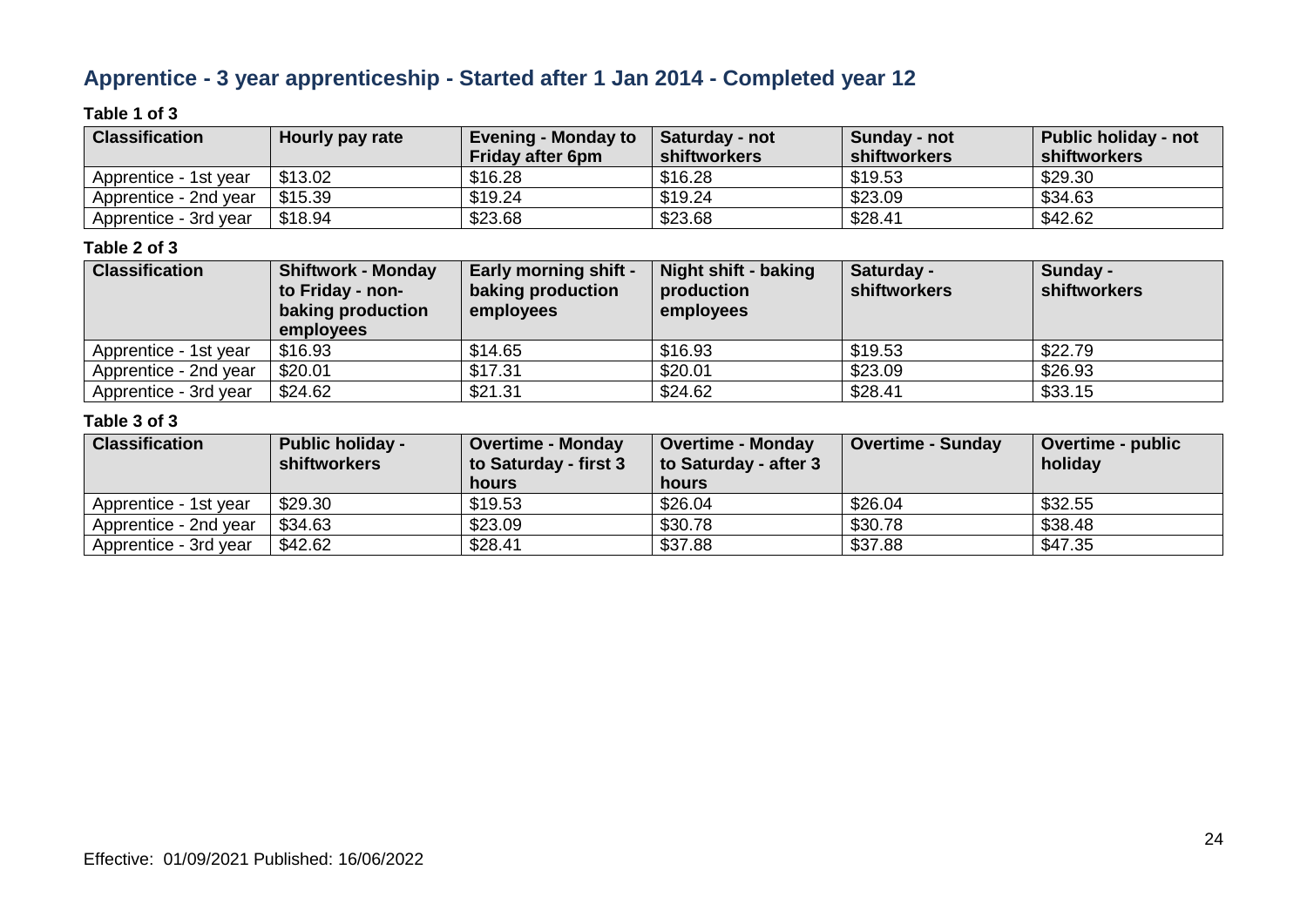# **Adult apprentice - 4 year apprenticeship - Started before 1 Jan 2014**

## **Table 1 of 3**

| <b>Classification</b> | Hourly pay rate | <b>Evening - Monday to</b><br><b>Friday after 6pm</b> | Saturday - not<br>shiftworkers | Sunday - not<br>shiftworkers | Public holiday - not<br>shiftworkers |
|-----------------------|-----------------|-------------------------------------------------------|--------------------------------|------------------------------|--------------------------------------|
| Apprentice - 1st year | \$11.84         | \$14.80                                               | \$14.80                        | \$17.76                      | \$26.64                              |
| Apprentice - 2nd year | \$14.20         | \$17.75                                               | \$17.75                        | \$21.30                      | \$31.95                              |
| Apprentice - 3rd year | \$18.94         | \$23.68                                               | \$23.68                        | \$28.41                      | \$42.62                              |
| Apprentice - 4th year | \$21.30         | \$26.63                                               | \$26.63                        | \$31.95                      | \$47.93                              |

#### **Table 2 of 3**

| <b>Classification</b> | <b>Shiftwork - Monday</b><br>to Friday - non-<br>baking production<br>employees | <b>Early morning shift -</b><br>baking production<br>employees | <b>Night shift - baking</b><br>production<br>employees | Saturday -<br><b>shiftworkers</b> | Sunday -<br><b>shiftworkers</b> |
|-----------------------|---------------------------------------------------------------------------------|----------------------------------------------------------------|--------------------------------------------------------|-----------------------------------|---------------------------------|
| Apprentice - 1st year | \$15.39                                                                         | \$13.32                                                        | \$15.39                                                | \$17.76                           | \$20.72                         |
| Apprentice - 2nd year | \$18.46                                                                         | \$15.98                                                        | \$18.46                                                | \$21.30                           | \$24.85                         |
| Apprentice - 3rd year | \$24.62                                                                         | \$21.31                                                        | \$24.62                                                | \$28.41                           | \$33.15                         |
| Apprentice - 4th year | \$27.69                                                                         | \$23.96                                                        | \$27.69                                                | \$31.95                           | \$37.28                         |

| <b>Classification</b> | <b>Public holiday -</b><br><b>shiftworkers</b> | <b>Overtime - Monday</b><br>to Saturday - first 3 | <b>Overtime - Monday</b><br>to Saturday - after 3 | <b>Overtime - Sunday</b> | <b>Overtime - public</b><br>holiday |
|-----------------------|------------------------------------------------|---------------------------------------------------|---------------------------------------------------|--------------------------|-------------------------------------|
|                       |                                                | hours                                             | hours                                             |                          |                                     |
| Apprentice - 1st year | \$26.64                                        | \$17.76                                           | \$23.68                                           | \$23.68                  | \$29.60                             |
| Apprentice - 2nd year | \$31.95                                        | \$21.30                                           | \$28.40                                           | \$28.40                  | \$35.50                             |
| Apprentice - 3rd year | \$42.62                                        | \$28.41                                           | \$37.88                                           | \$37.88                  | \$47.35                             |
| Apprentice - 4th year | \$47.93                                        | \$31.95                                           | \$42.60                                           | \$42.60                  | \$53.25                             |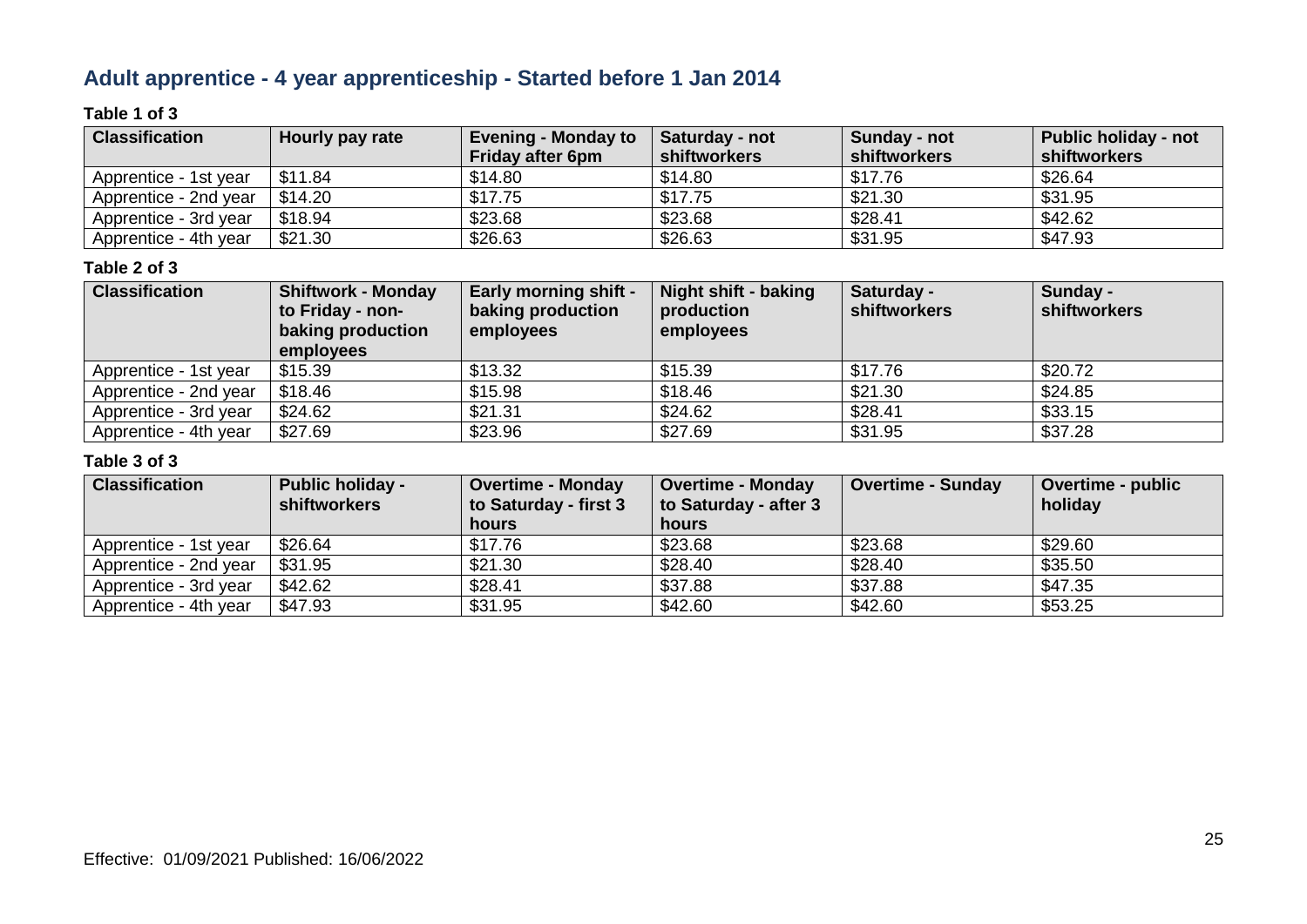# **Adult apprentice - 4 year apprenticeship - Started after 1 Jan 2014**

### **Table 1 of 3**

| <b>Classification</b> | Hourly pay rate | <b>Evening - Monday to</b><br><b>Friday after 6pm</b> | Saturday - not<br>shiftworkers | Sunday - not<br>shiftworkers | <b>Public holiday - not</b><br>shiftworkers |
|-----------------------|-----------------|-------------------------------------------------------|--------------------------------|------------------------------|---------------------------------------------|
| Apprentice - 1st year | \$18.94         | \$23.68                                               | \$23.68                        | \$28.41                      | \$42.62                                     |
| Apprentice - 2nd year | \$22.33         | \$27.91                                               | \$27.91                        | \$33.50                      | \$50.24                                     |
| Apprentice - 3rd year | \$22.33         | \$27.91                                               | \$27.91                        | \$33.50                      | \$50.24                                     |
| Apprentice - 4th year | \$22.33         | \$27.91                                               | \$27.91                        | \$33.50                      | \$50.24                                     |

#### **Table 2 of 3**

| <b>Classification</b> | <b>Shiftwork - Monday</b><br>to Friday - non-<br>baking production<br>employees | <b>Early morning shift -</b><br>baking production<br>employees | Night shift - baking<br>production<br>employees | Saturday -<br><b>shiftworkers</b> | Sunday -<br><b>shiftworkers</b> |
|-----------------------|---------------------------------------------------------------------------------|----------------------------------------------------------------|-------------------------------------------------|-----------------------------------|---------------------------------|
| Apprentice - 1st year | \$24.62                                                                         | \$21.31                                                        | \$24.62                                         | \$28.41                           | \$33.15                         |
| Apprentice - 2nd year | \$29.03                                                                         | \$25.12                                                        | \$29.03                                         | \$33.50                           | \$39.08                         |
| Apprentice - 3rd year | \$29.03                                                                         | \$25.12                                                        | \$29.03                                         | \$33.50                           | \$39.08                         |
| Apprentice - 4th year | \$29.03                                                                         | \$25.12                                                        | \$29.03                                         | \$33.50                           | \$39.08                         |

| <b>Classification</b> | <b>Public holiday -</b><br><b>shiftworkers</b> | <b>Overtime - Monday</b><br>to Saturday - first 3 | <b>Overtime - Monday</b><br>to Saturday - after 3 | <b>Overtime - Sunday</b> | <b>Overtime - public</b><br>holiday |
|-----------------------|------------------------------------------------|---------------------------------------------------|---------------------------------------------------|--------------------------|-------------------------------------|
|                       |                                                | hours                                             | hours                                             |                          |                                     |
| Apprentice - 1st year | \$42.62                                        | \$28.41                                           | \$37.88                                           | \$37.88                  | \$47.35                             |
| Apprentice - 2nd year | \$50.24                                        | \$33.50                                           | \$44.66                                           | \$44.66                  | \$55.83                             |
| Apprentice - 3rd year | \$50.24                                        | \$33.50                                           | \$44.66                                           | \$44.66                  | \$55.83                             |
| Apprentice - 4th year | \$50.24                                        | \$33.50                                           | \$44.66                                           | \$44.66                  | \$55.83                             |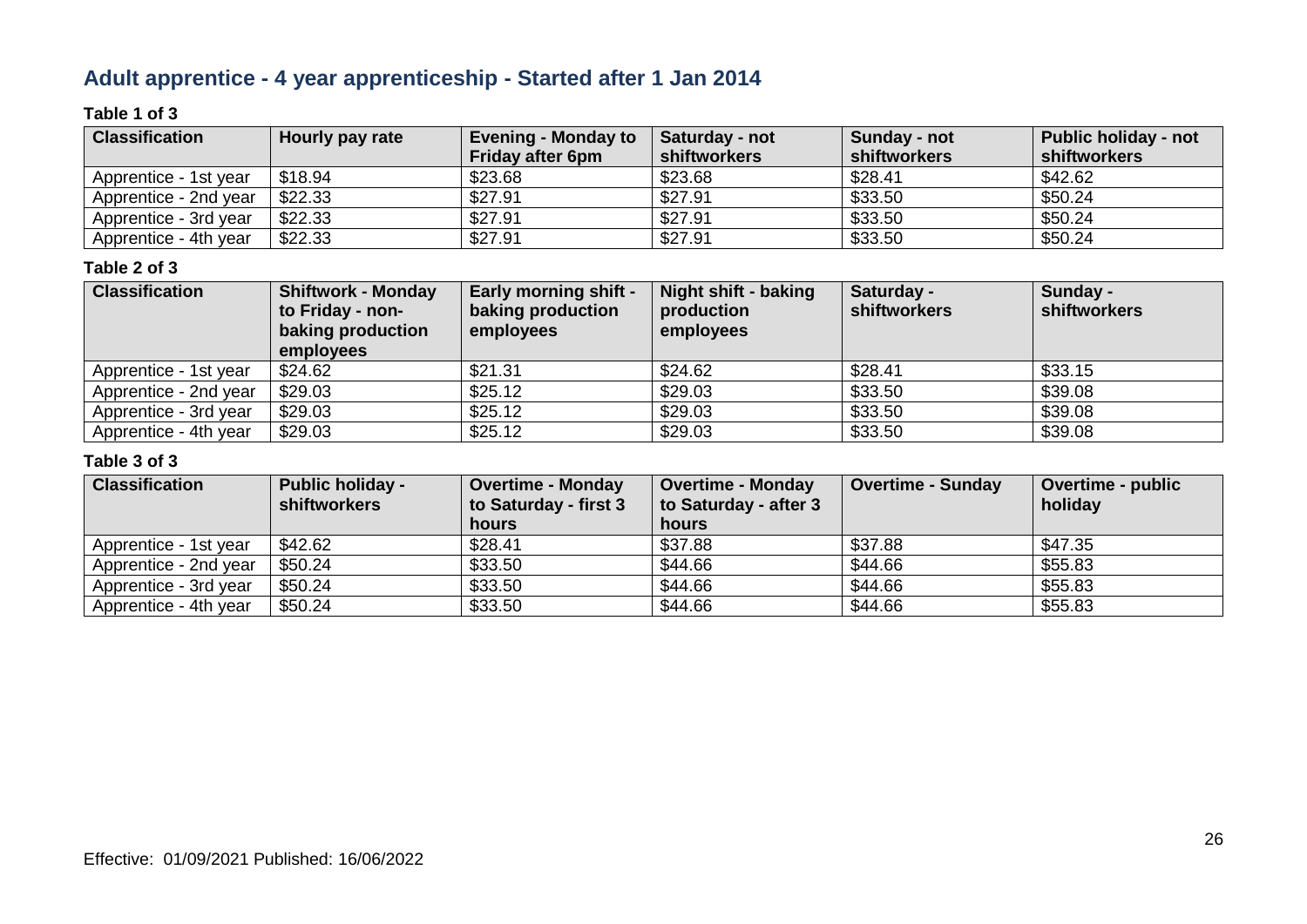# **Adult apprentice - 3 year apprenticeship - Started before 1 Jan 2014**

# **Table 1 of 3**

| <b>Classification</b> | Hourly pay rate | <b>Evening - Monday to</b> | <b>Saturday - not</b> | Sunday - not | <b>Public holiday - not</b> |
|-----------------------|-----------------|----------------------------|-----------------------|--------------|-----------------------------|
|                       |                 | <b>Friday after 6pm</b>    | shiftworkers          | shiftworkers | shiftworkers                |
| Apprentice - 1st vear | \$11.84         | \$14.80                    | \$14.80               | \$17.76      | \$26.64                     |
| Apprentice - 2nd year | \$14.20         | \$17.75                    | \$17.75               | \$21.30      | \$31.95                     |
| Apprentice - 3rd year | \$18.94         | \$23.68                    | \$23.68               | \$28.41      | \$42.62                     |

### **Table 2 of 3**

| <b>Classification</b> | <b>Shiftwork - Monday</b><br>to Friday - non-<br>baking production<br>employees | <b>Early morning shift -</b><br>baking production<br>employees | <b>Night shift - baking</b><br>production<br>employees | Saturday -<br><b>shiftworkers</b> | Sunday -<br><b>shiftworkers</b> |
|-----------------------|---------------------------------------------------------------------------------|----------------------------------------------------------------|--------------------------------------------------------|-----------------------------------|---------------------------------|
| Apprentice - 1st year | \$15.39                                                                         | \$13.32                                                        | \$15.39                                                | \$17.76                           | \$20.72                         |
| Apprentice - 2nd year | \$18.46                                                                         | \$15.98                                                        | \$18.46                                                | \$21.30                           | \$24.85                         |
| Apprentice - 3rd year | \$24.62                                                                         | \$21.31                                                        | \$24.62                                                | \$28.41                           | \$33.15                         |

| <b>Classification</b> | <b>Public holiday -</b><br>shiftworkers | <b>Overtime - Monday</b><br>to Saturday - first 3<br>hours | <b>Overtime - Monday</b><br>to Saturday - after 3<br><b>hours</b> | <b>Overtime - Sunday</b> | <b>Overtime - public</b><br>holiday |
|-----------------------|-----------------------------------------|------------------------------------------------------------|-------------------------------------------------------------------|--------------------------|-------------------------------------|
| Apprentice - 1st year | \$26.64                                 | \$17.76                                                    | \$23.68                                                           | \$23.68                  | \$29.60                             |
| Apprentice - 2nd year | \$31.95                                 | \$21.30                                                    | \$28.40                                                           | \$28.40                  | \$35.50                             |
| Apprentice - 3rd year | \$42.62                                 | \$28.41                                                    | \$37.88                                                           | \$37.88                  | \$47.35                             |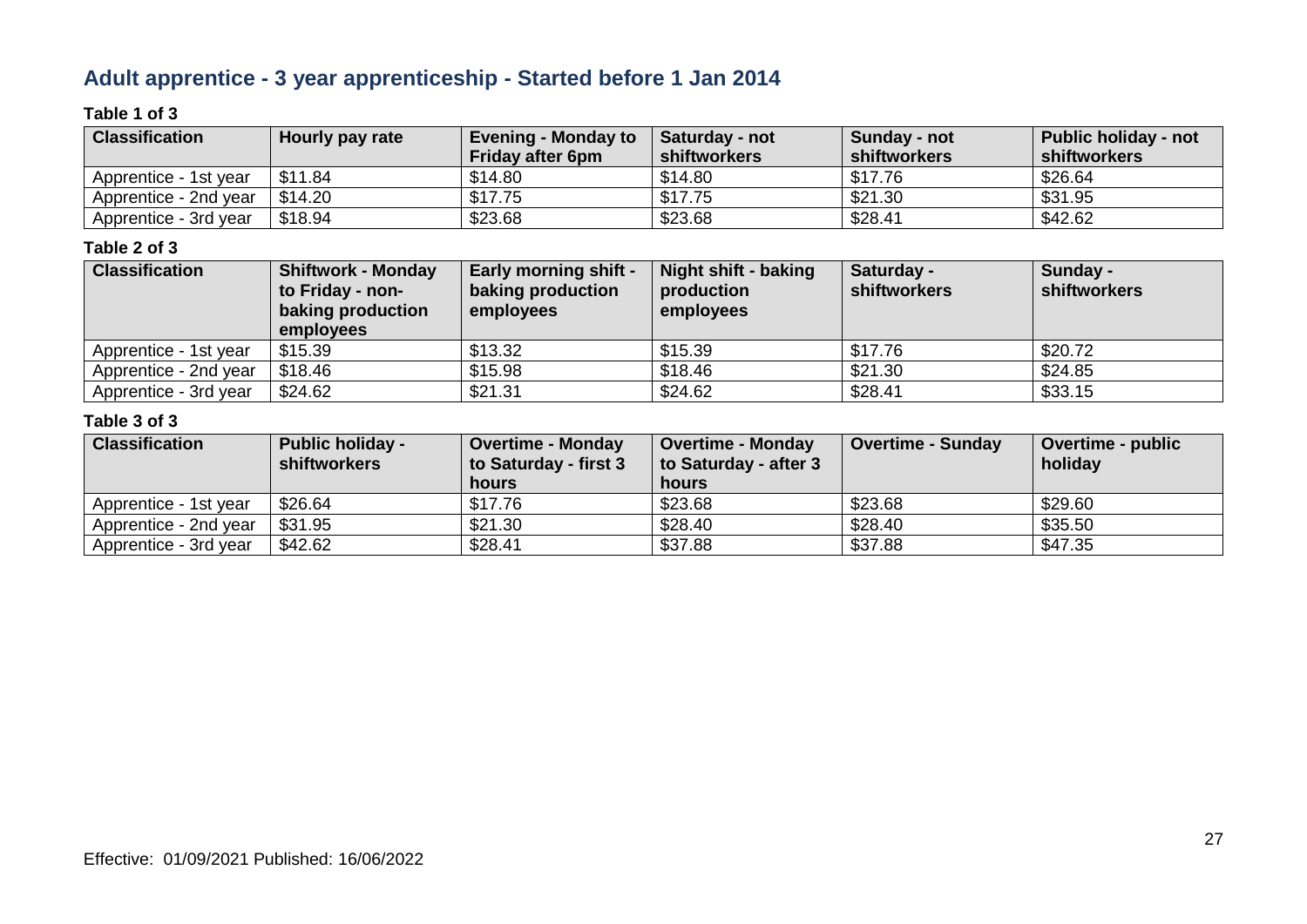# **Adult apprentice - 3 year apprenticeship - Started after 1 Jan 2014**

### **Table 1 of 3**

| <b>Classification</b> | Hourly pay rate | <b>Evening - Monday to</b><br><b>Friday after 6pm</b> | <b>Saturday - not</b><br>shiftworkers | Sunday - not<br>shiftworkers | <b>Public holiday - not</b><br>shiftworkers |
|-----------------------|-----------------|-------------------------------------------------------|---------------------------------------|------------------------------|---------------------------------------------|
| Apprentice - 1st year | \$18.94         | \$23.68                                               | \$23.68                               | \$28.41                      | \$42.62                                     |
| Apprentice - 2nd year | \$22.33         | \$27.91                                               | \$27.91                               | \$33.50                      | \$50.24                                     |
| Apprentice - 3rd year | \$22.33         | \$27.91                                               | \$27.91                               | \$33.50                      | \$50.24                                     |

### **Table 2 of 3**

| <b>Classification</b> | <b>Shiftwork - Monday</b><br>to Friday - non-<br>baking production<br><b>employees</b> | <b>Early morning shift -</b><br>baking production<br>employees | Night shift - baking<br>production<br>employees | Saturday -<br><b>shiftworkers</b> | Sunday -<br><b>shiftworkers</b> |
|-----------------------|----------------------------------------------------------------------------------------|----------------------------------------------------------------|-------------------------------------------------|-----------------------------------|---------------------------------|
| Apprentice - 1st year | \$24.62                                                                                | \$21.31                                                        | \$24.62                                         | \$28.41                           | \$33.15                         |
| Apprentice - 2nd year | \$29.03                                                                                | \$25.12                                                        | \$29.03                                         | \$33.50                           | \$39.08                         |
| Apprentice - 3rd year | \$29.03                                                                                | \$25.12                                                        | \$29.03                                         | \$33.50                           | \$39.08                         |

| <b>Classification</b> | <b>Public holiday -</b><br>shiftworkers | <b>Overtime - Monday</b><br>to Saturday - first 3<br>hours | <b>Overtime - Monday</b><br>to Saturday - after 3<br><b>hours</b> | <b>Overtime - Sunday</b> | <b>Overtime - public</b><br>holiday |
|-----------------------|-----------------------------------------|------------------------------------------------------------|-------------------------------------------------------------------|--------------------------|-------------------------------------|
| Apprentice - 1st year | \$42.62                                 | \$28.41                                                    | \$37.88                                                           | \$37.88                  | \$47.35                             |
| Apprentice - 2nd year | \$50.24                                 | \$33.50                                                    | \$44.66                                                           | \$44.66                  | \$55.83                             |
| Apprentice - 3rd year | \$50.24                                 | \$33.50                                                    | \$44.66                                                           | \$44.66                  | \$55.83                             |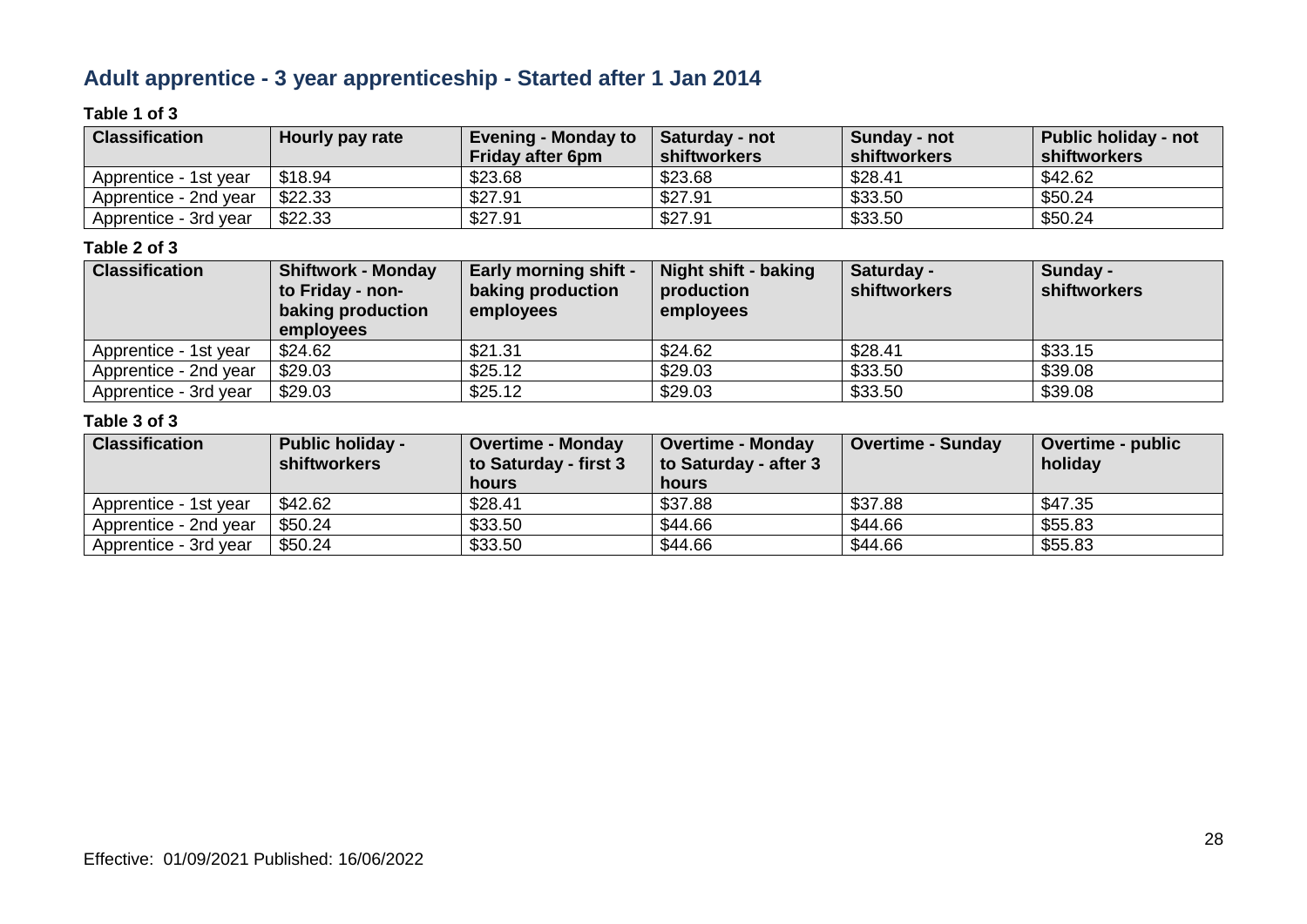# **Allowances**

| <b>Allowances</b>                                          | <b>Rate</b>                                                                                |
|------------------------------------------------------------|--------------------------------------------------------------------------------------------|
|                                                            |                                                                                            |
| Apprentice training fees and textbook costs                | reimbursement of training fees for prescribed courses and the cost of prescribed           |
| reimbursement                                              | textbooks                                                                                  |
| Apprentice travel to block release training reimbursement  | reimbursement for the excess reasonable travel costs incurred in the course of             |
|                                                            | travelling to and from the training                                                        |
| Cold work allowance - 0°C and above                        | \$0.31 per hour while so employed                                                          |
| Cold work allowance - below 0°C                            | \$0.78 per hour while so employed                                                          |
| District allowance - Broken Hill                           | \$1.01 per hour                                                                            |
| First aid allowance                                        | \$11.69 per week                                                                           |
| Laundry allowance - full-time employees                    | \$6.25 per week                                                                            |
| Laundry allowance - part-time or casual employees          | \$1.25 per shift                                                                           |
| Liquor licence allowance                                   | $\overline{$}27.88$ per week                                                               |
| Meal allowance                                             | \$19.45 for the first meal and \$17.63 for an extra meal if overtime worked is more than 4 |
|                                                            | hours                                                                                      |
| Protective or special clothing reimbursement               | reimbursement for the cost of purchasing protective or special clothing such as a          |
|                                                            | uniform, dress or other clothing and the cost of replacement items, when replacement is    |
|                                                            | due to normal wear and tear                                                                |
| Recall allowance                                           | the appropriate rate for all hours worked with a minimum of 3 hours on each occasion       |
| <b>Travelling / transport</b>                              |                                                                                            |
| Excess travelling costs - temporary transfer to another    | reimbursement of all extra transport costs                                                 |
| branch or shop                                             |                                                                                            |
| Transport reimbursement - starting or finishing after 10pm | reimbursement for the cost of taking a commercial passenger vehicle from the place of      |
| or before 7am - normal means of transport unavailable      | employment to the usual place of residence                                                 |
| Vehicle allowance                                          | \$0.82 per km                                                                              |
| Working away from usual workplace - travelling time        | payment at the minimum hourly rate for time spent travelling in excess of time normally    |
| reimbursement - Monday to Saturday                         | spent travelling between home and the usual place of employment                            |
| Working away from usual workplace - travelling time        | payment at the minimum hourly rate + 50% for time spent travelling in excess of time       |
| reimbursement - Sunday and public holiday                  | normally spent travelling between home and the usual place of employment                   |

# **Disclaimer**

The Fair Work Ombudsman is committed to providing advice that you can rely on. You can find out more about accountability and what you can expect from us in our [Customer service charter](https://www.fairwork.gov.au/about-us/our-role-and-purpose/our-priorities/our-commitment-to-you#customer-service-charter) at [www.fairwork.gov.au/our-commitment-to-you.](http://www.fairwork.gov.au/our-commitment-to-you)